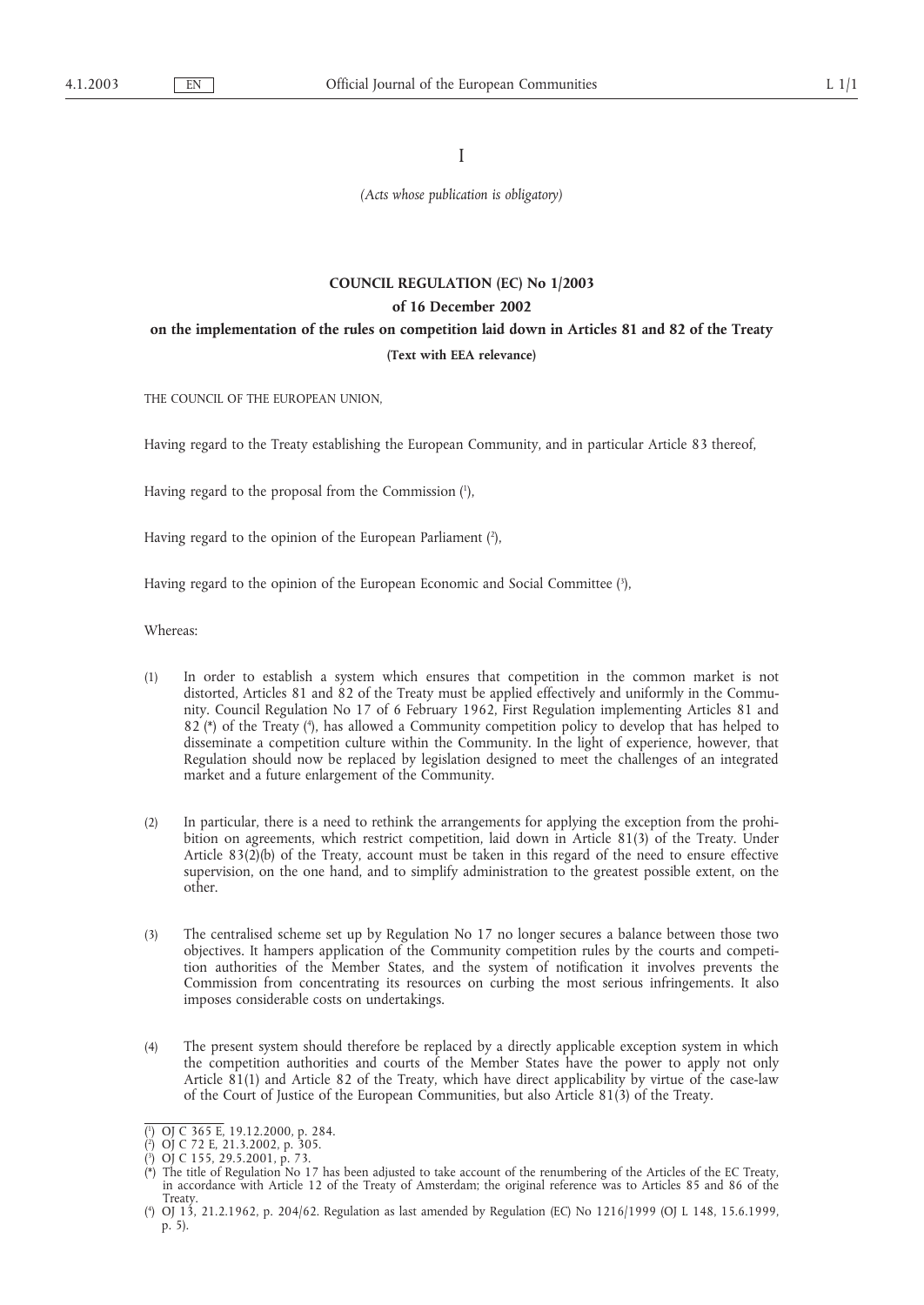- (5) In order to ensure an effective enforcement of the Community competition rules and at the same time the respect of fundamental rights of defence, this Regulation should regulate the burden of proof under Articles 81 and 82 of the Treaty. It should be for the party or the authority alleging an infringement of Article 81(1) and Article 82 of the Treaty to prove the existence thereof to the required legal standard. It should be for the undertaking or association of undertakings invoking the benefit of a defence against a finding of an infringement to demonstrate to the required legal standard that the conditions for applying such defence are satisfied. This Regulation affects neither national rules on the standard of proof nor obligations of competition authorities and courts of the Member States to ascertain the relevant facts of a case, provided that such rules and obligations are compatible with general principles of Community law.
- (6) In order to ensure that the Community competition rules are applied effectively, the competition authorities of the Member States should be associated more closely with their application. To this end, they should be empowered to apply Community law.
- (7) National courts have an essential part to play in applying the Community competition rules. When deciding disputes between private individuals, they protect the subjective rights under Community law, for example by awarding damages to the victims of infringements. The role of the national courts here complements that of the competition authorities of the Member States. They should therefore be allowed to apply Articles 81 and 82 of the Treaty in full.
- (8) In order to ensure the effective enforcement of the Community competition rules and the proper functioning of the cooperation mechanisms contained in this Regulation, it is necessary to oblige the competition authorities and courts of the Member States to also apply Articles 81 and 82 of the Treaty where they apply national competition law to agreements and practices which may affect trade between Member States. In order to create a level playing field for agreements, decisions by associations of undertakings and concerted practices within the internal market, it is also necessary to determine pursuant to Article 83(2)(e) of the Treaty the relationship between national laws and Community competition law. To that effect it is necessary to provide that the application of national competition laws to agreements, decisions or concerted practices within the meaning of Article 81(1) of the Treaty may not lead to the prohibition of such agreements, decisions and concerted practices if they are not also prohibited under Community competition law. The notions of agreements, decisions and concerted practices are autonomous concepts of Community competition law covering the coordination of behaviour of undertakings on the market as interpreted by the Community Courts. Member States should not under this Regulation be precluded from adopting and applying on their territory stricter national competition laws which prohibit or impose sanctions on unilateral conduct engaged in by undertakings. These stricter national laws may include provisions which prohibit or impose sanctions on abusive behaviour toward economically dependent undertakings. Furthermore, this Regulation does not apply to national laws which impose criminal sanctions on natural persons except to the extent that such sanctions are the means whereby competition rules applying to undertakings are enforced.
- (9) Articles 81 and 82 of the Treaty have as their objective the protection of competition on the market. This Regulation, which is adopted for the implementation of these Treaty provisions, does not preclude Member States from implementing on their territory national legislation, which protects other legitimate interests provided that such legislation is compatible with general principles and other provisions of Community law. In so far as such national legislation pursues predominantly an objective different from that of protecting competition on the market, the competition authorities and courts of the Member States may apply such legislation on their territory. Accordingly, Member States may under this Regulation implement on their territory national legislation that prohibits or imposes sanctions on acts of unfair trading practice, be they unilateral or contractual. Such legislation pursues a specific objective, irrespective of the actual or presumed effects of such acts on competition on the market. This is particularly the case of legislation which prohibits undertakings from imposing on their trading partners, obtaining or attempting to obtain from them terms and conditions that are unjustified, disproportionate or without consideration.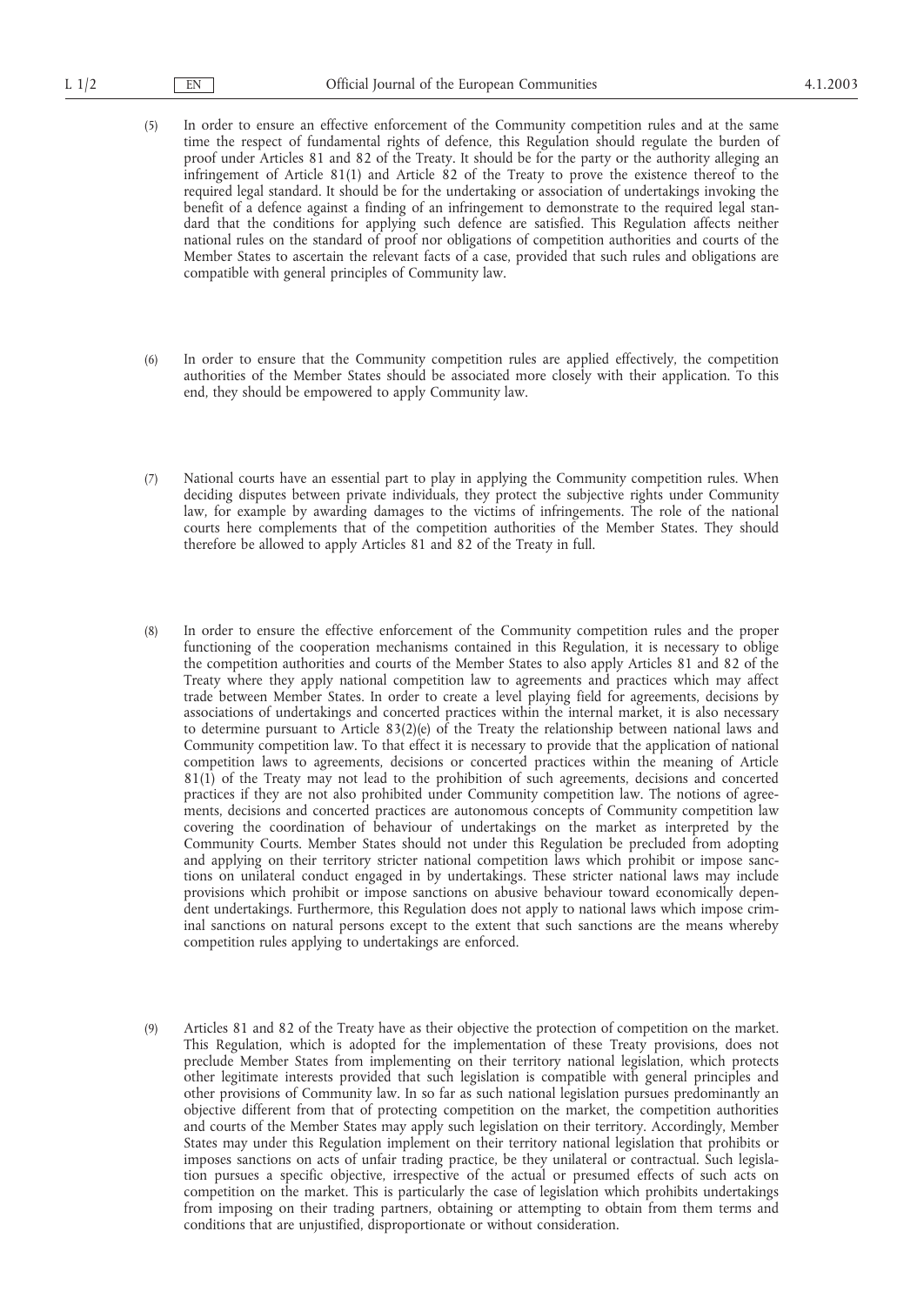- (10) Regulations such as 19/65/EEC (<sup>1</sup>), (EEC) No 2821/71 (<sup>2</sup>), (EEC) No 3976/87 (<sup>3</sup>), (EEC) No 1534/ 91 (4), or (EEC) No 479/92 (5) empower the Commission to apply Article 81(3) of the Treaty by Regulation to certain categories of agreements, decisions by associations of undertakings and concerted practices. In the areas defined by such Regulations, the Commission has adopted and may continue to adopt so called 'block' exemption Regulations by which it declares Article 81(1) of the Treaty inapplicable to categories of agreements, decisions and concerted practices. Where agreements, decisions and concerted practices to which such Regulations apply nonetheless have effects that are incompatible with Article 81(3) of the Treaty, the Commission and the competition authorities of the Member States should have the power to withdraw in a particular case the benefit of the block exemption Regulation.
- (11) For it to ensure that the provisions of the Treaty are applied, the Commission should be able to address decisions to undertakings or associations of undertakings for the purpose of bringing to an end infringements of Articles 81 and 82 of the Treaty. Provided there is a legitimate interest in doing so, the Commission should also be able to adopt decisions which find that an infringement has been committed in the past even if it does not impose a fine. This Regulation should also make explicit provision for the Commission's power to adopt decisions ordering interim measures, which has been acknowledged by the Court of Justice.
- (12) This Regulation should make explicit provision for the Commission's power to impose any remedy, whether behavioural or structural, which is necessary to bring the infringement effectively to an end, having regard to the principle of proportionality. Structural remedies should only be imposed either where there is no equally effective behavioural remedy or where any equally effective behavioural remedy would be more burdensome for the undertaking concerned than the structural remedy. Changes to the structure of an undertaking as it existed before the infringement was committed would only be proportionate where there is a substantial risk of a lasting or repeated infringement that derives from the very structure of the undertaking.
- (13) Where, in the course of proceedings which might lead to an agreement or practice being prohibited, undertakings offer the Commission commitments such as to meet its concerns, the Commission should be able to adopt decisions which make those commitments binding on the undertakings concerned. Commitment decisions should find that there are no longer grounds for action by the Commission without concluding whether or not there has been or still is an infringement. Commitment decisions are without prejudice to the powers of competition authorities and courts of the Member States to make such a finding and decide upon the case. Commitment decisions are not appropriate in cases where the Commission intends to impose a fine.

<sup>(</sup> 1 ) Council Regulation No 19/65/EEC of 2 March 1965 on the application of Article 81(3) (The titles of the Regulations have been adjusted to take account of the renumbering of the Articles of the EC Treaty, in accordance with Article 12 of the Treaty of Amsterdam; the original reference was to Article 85(3) of the Treaty) of the Treaty to certain categories of agreements and concerted practices (OJ 36, 6.3.1965, p. 533). Regulation as last amended by Regulation (EC) No 1215/1999 (OJ L 148, 15.6.1999, p. 1).

<sup>(</sup> 2 ) Council Regulation (EEC) No 2821/71 of 20 December 1971 on the application of Article 81(3) (The titles of the Regulations have been adjusted to take account of the renumbering of the Articles of the EC Treaty, in accordance with Article 12 of the Treaty of Amsterdam; the original reference was to Article 85(3) of the Treaty) of the Treaty to categories of agreements, decisions and concerted practices (OJ L 285, 29.12.1971, p. 46). Regulation as last amended by the Act of Accession of 1994.

<sup>(</sup> 3 ) Council Regulation (EEC) No 3976/87 of 14 December 1987 on the application of Article 81(3) (The titles of the Regulations have been adjusted to take account of the renumbering of the Articles of the EC Treaty, in accordance with Article 12 of the Treaty of Amsterdam; the original reference was to Article 85(3) of the Treaty) of the Treaty to certain categories of agreements and concerted practices in the air transport sector (OJ L 374, 31.12.1987, p. 9). Regulation as last amended by the Act of Accession of 1994.

<sup>(</sup> 4 ) Council Regulation (EEC) No 1534/91 of 31 May 1991 on the application of Article 81(3) (The titles of the Regulations have been adjusted to take account of the renumbering of the Articles of the EC Treaty, in accordance with Article 12 of the Treaty of Amsterdam; the original reference was to Article 85(3) of the Treaty) of the Treaty to certain categories of agreements, decisions and concerted practices in the insurance sector (OJ L 143, 7.6.1991, p. 1).

<sup>(</sup> 5 ) Council Regulation (EEC) No 479/92 of 25 February 1992 on the application of Article 81(3) (The titles of the Regulations have been adjusted to take account of the renumbering of the Articles of the EC Treaty, in accordance with Article 12 of the Treaty of Amsterdam; the original reference was to Article 85(3) of the Treaty) of the Treaty to certain categories of agreements, decisions and concerted practices between liner shipping companies (Consortia) (OJ L 55, 29.2.1992, p. 3). Regulation amended by the Act of Accession of 1994.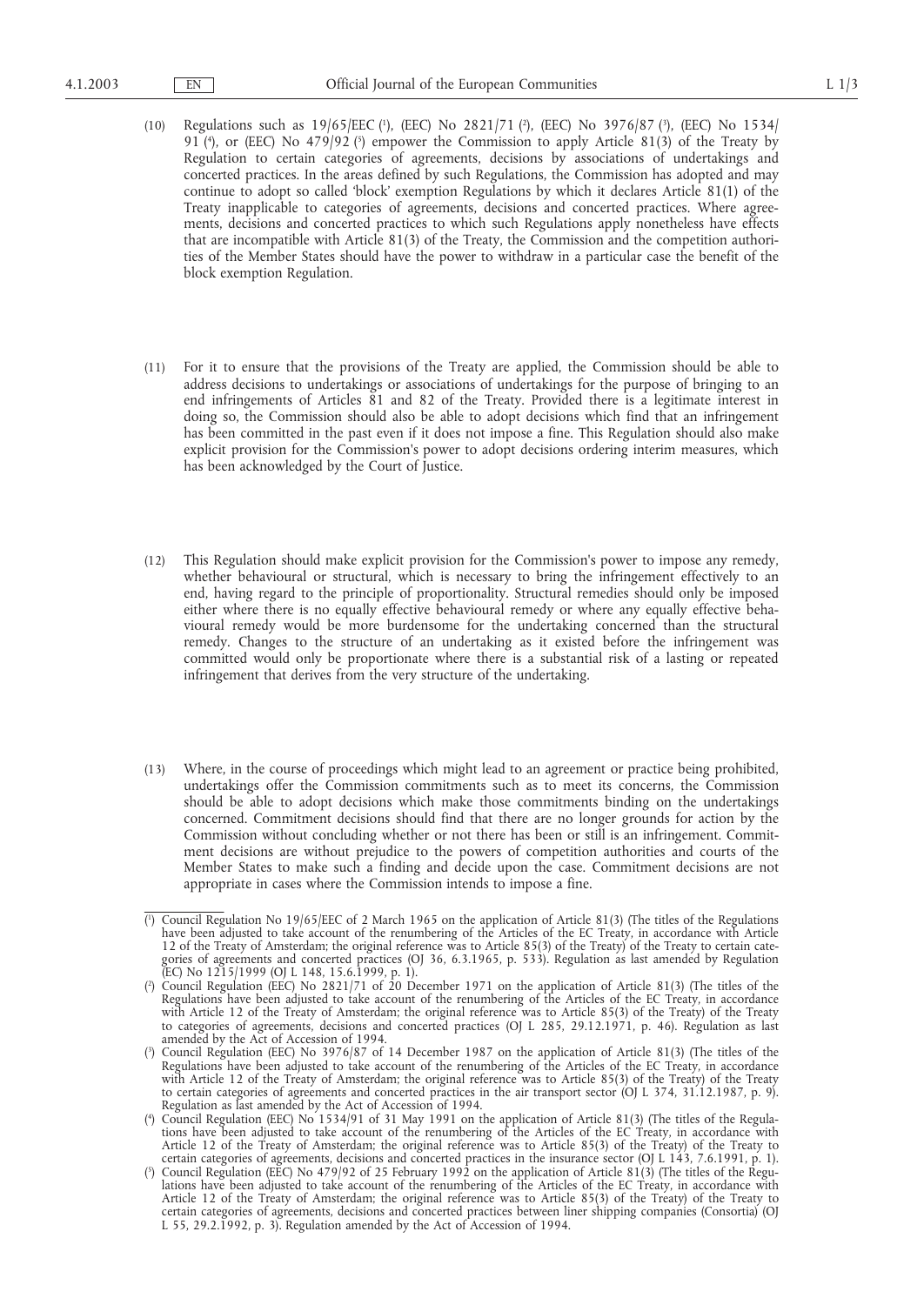- (14) In exceptional cases where the public interest of the Community so requires, it may also be expedient for the Commission to adopt a decision of a declaratory nature finding that the prohibition in Article 81 or Article 82 of the Treaty does not apply, with a view to clarifying the law and ensuring its consistent application throughout the Community, in particular with regard to new types of agreements or practices that have not been settled in the existing case-law and administrative practice.
- (15) The Commission and the competition authorities of the Member States should form together a network of public authorities applying the Community competition rules in close cooperation. For that purpose it is necessary to set up arrangements for information and consultation. Further modalities for the cooperation within the network will be laid down and revised by the Commission, in close cooperation with the Member States.
- (16) Notwithstanding any national provision to the contrary, the exchange of information and the use of such information in evidence should be allowed between the members of the network even where the information is confidential. This information may be used for the application of Articles 81 and 82 of the Treaty as well as for the parallel application of national competition law, provided that the latter application relates to the same case and does not lead to a different outcome. When the information exchanged is used by the receiving authority to impose sanctions on undertakings, there should be no other limit to the use of the information than the obligation to use it for the purpose for which it was collected given the fact that the sanctions imposed on undertakings are of the same type in all systems. The rights of defence enjoyed by undertakings in the various systems can be considered as sufficiently equivalent. However, as regards natural persons, they may be subject to substantially different types of sanctions across the various systems. Where that is the case, it is necessary to ensure that information can only be used if it has been collected in a way which respects the same level of protection of the rights of defence of natural persons as provided for under the national rules of the receiving authority.
- (17) If the competition rules are to be applied consistently and, at the same time, the network is to be managed in the best possible way, it is essential to retain the rule that the competition authorities of the Member States are automatically relieved of their competence if the Commission initiates its own proceedings. Where a competition authority of a Member State is already acting on a case and the Commission intends to initiate proceedings, it should endeavour to do so as soon as possible. Before initiating proceedings, the Commission should consult the national authority concerned.
- (18) To ensure that cases are dealt with by the most appropriate authorities within the network, a general provision should be laid down allowing a competition authority to suspend or close a case on the ground that another authority is dealing with it or has already dealt with it, the objective being that each case should be handled by a single authority. This provision should not prevent the Commission from rejecting a complaint for lack of Community interest, as the case-law of the Court of Justice has acknowledged it may do, even if no other competition authority has indicated its intention of dealing with the case.
- (19) The Advisory Committee on Restrictive Practices and Dominant Positions set up by Regulation No 17 has functioned in a very satisfactory manner. It will fit well into the new system of decentralised application. It is necessary, therefore, to build upon the rules laid down by Regulation No 17, while improving the effectiveness of the organisational arrangements. To this end, it would be expedient to allow opinions to be delivered by written procedure. The Advisory Committee should also be able to act as a forum for discussing cases that are being handled by the competition authorities of the Member States, so as to help safeguard the consistent application of the Community competition rules.
- (20) The Advisory Committee should be composed of representatives of the competition authorities of the Member States. For meetings in which general issues are being discussed, Member States should be able to appoint an additional representative. This is without prejudice to members of the Committee being assisted by other experts from the Member States.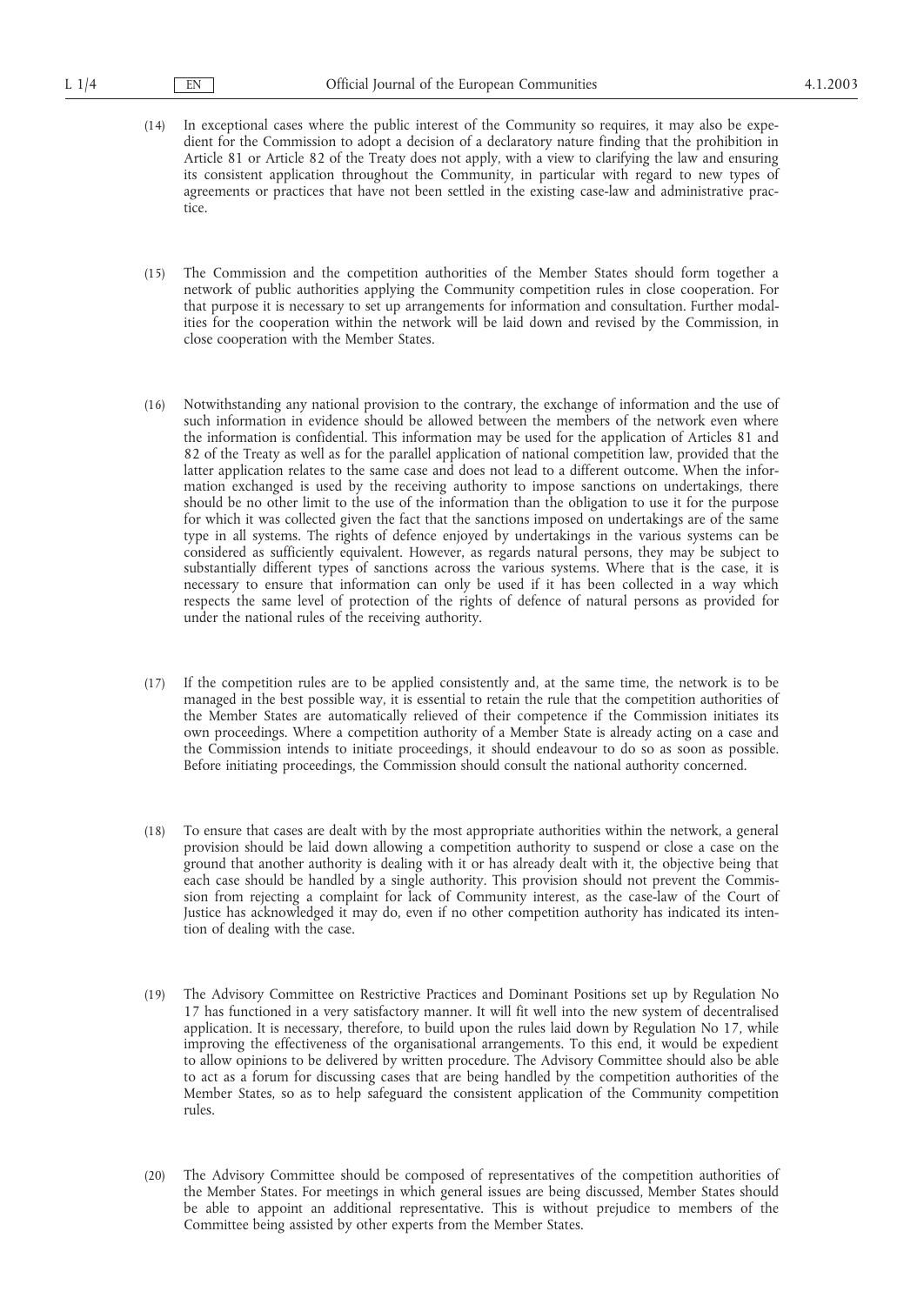- (21) Consistency in the application of the competition rules also requires that arrangements be established for cooperation between the courts of the Member States and the Commission. This is relevant for all courts of the Member States that apply Articles 81 and 82 of the Treaty, whether applying these rules in lawsuits between private parties, acting as public enforcers or as review courts. In particular, national courts should be able to ask the Commission for information or for its opinion on points concerning the application of Community competition law. The Commission and the competition authorities of the Member States should also be able to submit written or oral observations to courts called upon to apply Article 81 or Article 82 of the Treaty. These observations should be submitted within the framework of national procedural rules and practices including those safeguarding the rights of the parties. Steps should therefore be taken to ensure that the Commission and the competition authorities of the Member States are kept sufficiently well informed of proceedings before national courts.
- (22) In order to ensure compliance with the principles of legal certainty and the uniform application of the Community competition rules in a system of parallel powers, conflicting decisions must be avoided. It is therefore necessary to clarify, in accordance with the case-law of the Court of Justice, the effects of Commission decisions and proceedings on courts and competition authorities of the Member States. Commitment decisions adopted by the Commission do not affect the power of the courts and the competition authorities of the Member States to apply Articles 81 and 82 of the Treaty.
- (23) The Commission should be empowered throughout the Community to require such information to be supplied as is necessary to detect any agreement, decision or concerted practice prohibited by Article 81 of the Treaty or any abuse of a dominant position prohibited by Article 82 of the Treaty. When complying with a decision of the Commission, undertakings cannot be forced to admit that they have committed an infringement, but they are in any event obliged to answer factual questions and to provide documents, even if this information may be used to establish against them or against another undertaking the existence of an infringement.
- (24) The Commission should also be empowered to undertake such inspections as are necessary to detect any agreement, decision or concerted practice prohibited by Article 81 of the Treaty or any abuse of a dominant position prohibited by Article 82 of the Treaty. The competition authorities of the Member States should cooperate actively in the exercise of these powers.
- (25) The detection of infringements of the competition rules is growing ever more difficult, and, in order to protect competition effectively, the Commission's powers of investigation need to be supplemented. The Commission should in particular be empowered to interview any persons who may be in possession of useful information and to record the statements made. In the course of an inspection, officials authorised by the Commission should be empowered to affix seals for the period of time necessary for the inspection. Seals should normally not be affixed for more than 72 hours. Officials authorised by the Commission should also be empowered to ask for any information relevant to the subject matter and purpose of the inspection.
- (26) Experience has shown that there are cases where business records are kept in the homes of directors or other people working for an undertaking. In order to safeguard the effectiveness of inspections, therefore, officials and other persons authorised by the Commission should be empowered to enter any premises where business records may be kept, including private homes. However, the exercise of this latter power should be subject to the authorisation of the judicial authority.
- (27) Without prejudice to the case-law of the Court of Justice, it is useful to set out the scope of the control that the national judicial authority may carry out when it authorises, as foreseen by national law including as a precautionary measure, assistance from law enforcement authorities in order to overcome possible opposition on the part of the undertaking or the execution of the decision to carry out inspections in non-business premises. It results from the case-law that the national judicial authority may in particular ask the Commission for further information which it needs to carry out its control and in the absence of which it could refuse the authorisation. The case-law also confirms the competence of the national courts to control the application of national rules governing the implementation of coercive measures.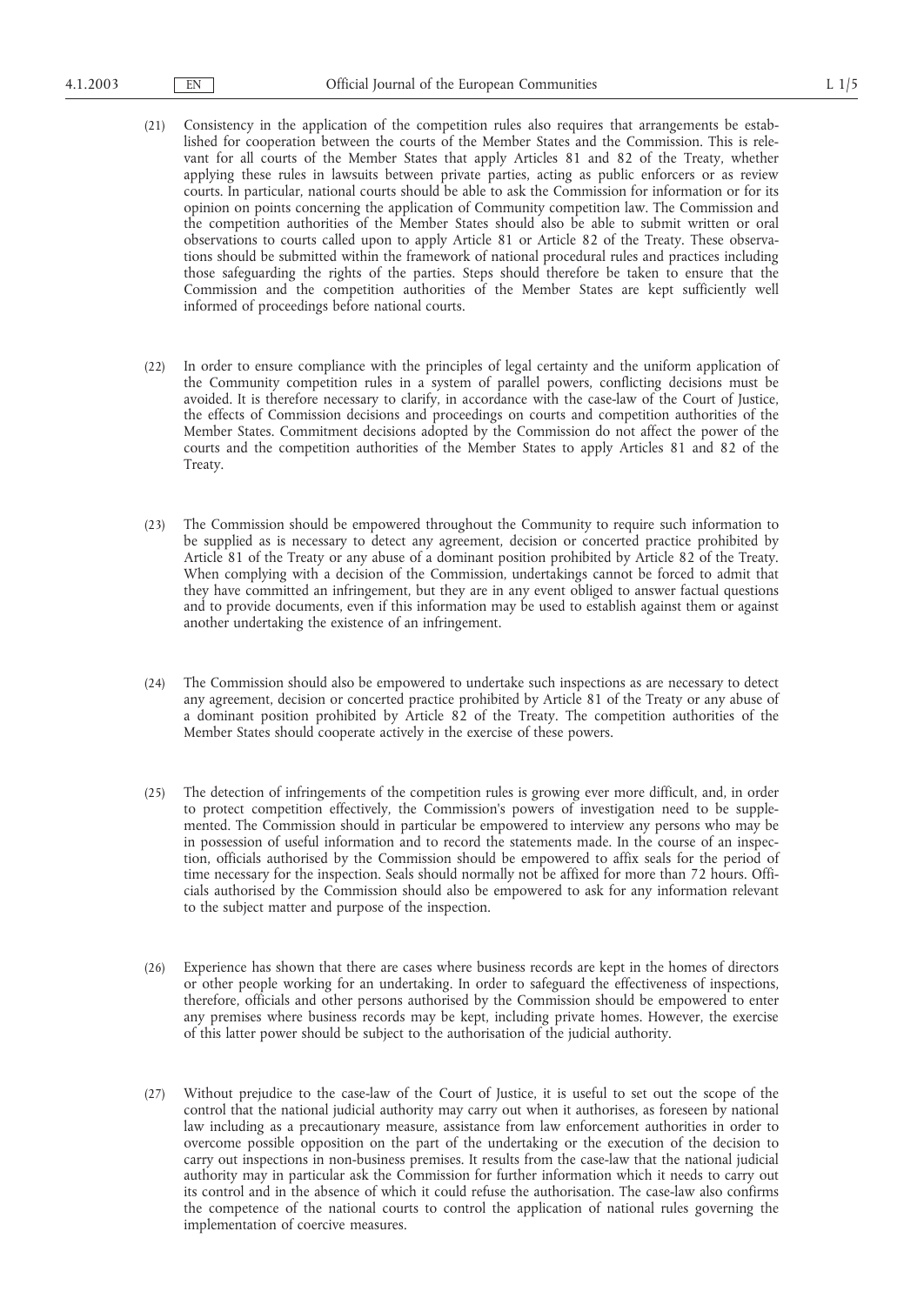- (28) In order to help the competition authorities of the Member States to apply Articles 81 and 82 of the Treaty effectively, it is expedient to enable them to assist one another by carrying out inspections and other fact-finding measures.
- (29) Compliance with Articles 81 and 82 of the Treaty and the fulfilment of the obligations imposed on undertakings and associations of undertakings under this Regulation should be enforceable by means of fines and periodic penalty payments. To that end, appropriate levels of fine should also be laid down for infringements of the procedural rules.
- (30) In order to ensure effective recovery of fines imposed on associations of undertakings for infringements that they have committed, it is necessary to lay down the conditions on which the Commission may require payment of the fine from the members of the association where the association is not solvent. In doing so, the Commission should have regard to the relative size of the undertakings belonging to the association and in particular to the situation of small and medium-sized enterprises. Payment of the fine by one or several members of an association is without prejudice to rules of national law that provide for recovery of the amount paid from other members of the association.
- (31) The rules on periods of limitation for the imposition of fines and periodic penalty payments were laid down in Council Regulation (EEC) No 2988/74 (1 ), which also concerns penalties in the field of transport. In a system of parallel powers, the acts, which may interrupt a limitation period, should include procedural steps taken independently by the competition authority of a Member State. To clarify the legal framework, Regulation (EEC) No 2988/74 should therefore be amended to prevent it applying to matters covered by this Regulation, and this Regulation should include provisions on periods of limitation.
- (32) The undertakings concerned should be accorded the right to be heard by the Commission, third parties whose interests may be affected by a decision should be given the opportunity of submitting their observations beforehand, and the decisions taken should be widely publicised. While ensuring the rights of defence of the undertakings concerned, in particular, the right of access to the file, it is essential that business secrets be protected. The confidentiality of information exchanged in the network should likewise be safeguarded.
- (33) Since all decisions taken by the Commission under this Regulation are subject to review by the Court of Justice in accordance with the Treaty, the Court of Justice should, in accordance with Article 229 thereof be given unlimited jurisdiction in respect of decisions by which the Commission imposes fines or periodic penalty payments.
- (34) The principles laid down in Articles 81 and 82 of the Treaty, as they have been applied by Regulation No 17, have given a central role to the Community bodies. This central role should be retained, whilst associating the Member States more closely with the application of the Community competition rules. In accordance with the principles of subsidiarity and proportionality as set out in Article 5 of the Treaty, this Regulation does not go beyond what is necessary in order to achieve its objective, which is to allow the Community competition rules to be applied effectively.
- (35) In order to attain a proper enforcement of Community competition law, Member States should designate and empower authorities to apply Articles 81 and 82 of the Treaty as public enforcers. They should be able to designate administrative as well as judicial authorities to carry out the various functions conferred upon competition authorities in this Regulation. This Regulation recognises the wide variation which exists in the public enforcement systems of Member States. The effects of Article 11(6) of this Regulation should apply to all competition authorities. As an exception to this general rule, where a prosecuting authority brings a case before a separate judicial

<sup>(</sup> 1 ) Council Regulation (EEC) No 2988/74 of 26 November 1974 concerning limitation periods in proceedings and the enforcement of sanctions under the rules of the European Economic Community relating to transport and competition (OJ L 319, 29.11.1974, p. 1).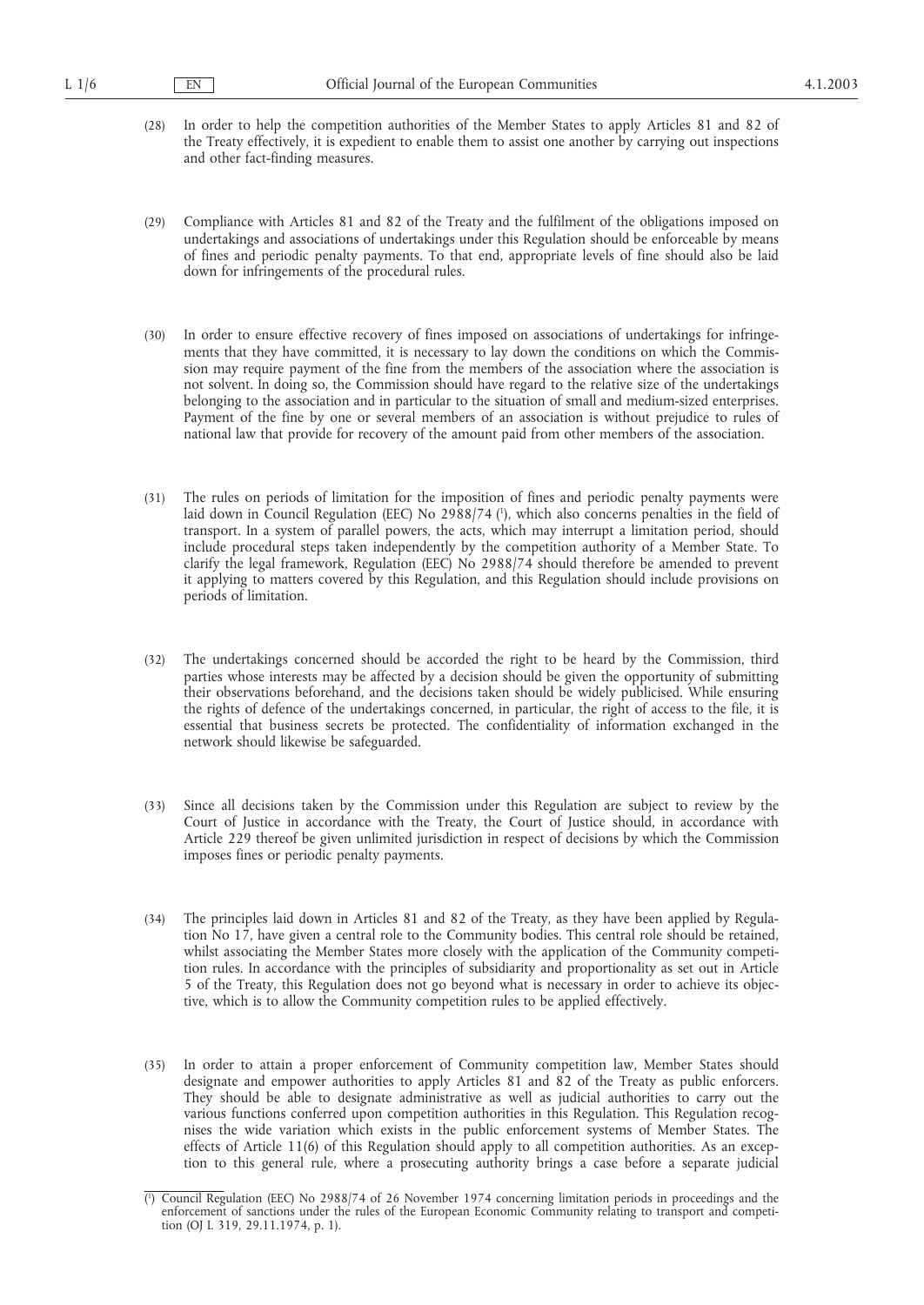- (36) As the case-law has made it clear that the competition rules apply to transport, that sector should be made subject to the procedural provisions of this Regulation. Council Regulation No 141 of 26 November 1962 exempting transport from the application of Regulation No 17 (!) should therefore be repealed and Regulations (EEC) No 1017/68 (?), (EEC) No 4056/86 (?) and (EEC) No 3975/87 (\*) should be amended in order to delete the specific procedural provisions they contain.
- (37) This Regulation respects the fundamental rights and observes the principles recognised in particular by the Charter of Fundamental Rights of the European Union. Accordingly, this Regulation should be interpreted and applied with respect to those rights and principles.
- (38) Legal certainty for undertakings operating under the Community competition rules contributes to the promotion of innovation and investment. Where cases give rise to genuine uncertainty because they present novel or unresolved questions for the application of these rules, individual undertakings may wish to seek informal guidance from the Commission. This Regulation is without prejudice to the ability of the Commission to issue such informal guidance,

HAS ADOPTED THIS REGULATION:

#### CHAPTER I

**PRINCIPLES** 

# *Article 1*

#### **Application of Articles 81 and 82 of the Treaty**

1. Agreements, decisions and concerted practices caught by Article 81(1) of the Treaty which do not satisfy the conditions of Article 81(3) of the Treaty shall be prohibited, no prior decision to that effect being required.

2. Agreements, decisions and concerted practices caught by Article 81(1) of the Treaty which satisfy the conditions of Article 81(3) of the Treaty shall not be prohibited, no prior decision to that effect being required.

3. The abuse of a dominant position referred to in Article 82 of the Treaty shall be prohibited, no prior decision to that effect being required.

 $($ <sup>1</sup> ) OJ 124, 28.11.1962, p. 2751/62; Regulation as last amended by Regulation No 1002/67/EEC (OJ 306, 16.12.1967,  $p. (1)$ .

<sup>(</sup> 2 ) Council Regulation (EEC) No 1017/68 of 19 July 1968 applying rules of competition to transport by rail, road and inland waterway (OJ L 175, 23.7.1968, p. 1). Regulation as last amended by the Act of Accession of 1994.

<sup>(</sup> 3 ) Council Regulation (EEC) No 4056/86 of 22 December 1986 laying down detailed rules for the application of Articles 81 and 82 (The title of the Regulation has been adjusted to take account of the renumbering of the Articles of the EC Treaty, in accordance with Article 12 of the Treaty of Amsterdam; the original reference was to Articles 85 and 86 of the Treaty) of the Treaty to maritime transport (OJ L 378, 31.12.1986, p. 4). Regulation as last amended by the Act of Accession of 1994.

<sup>(</sup> 4 ) Council Regulation (EEC) No 3975/87 of 14 December 1987 laying down the procedure for the application of the rules on competition to undertakings in the air transport sector (OJ L 374, 31.12.1987, p. 1). Regulation as last amended by Regulation (EEC) No 2410/92 (OJ L 240, 24.8.1992, p. 18).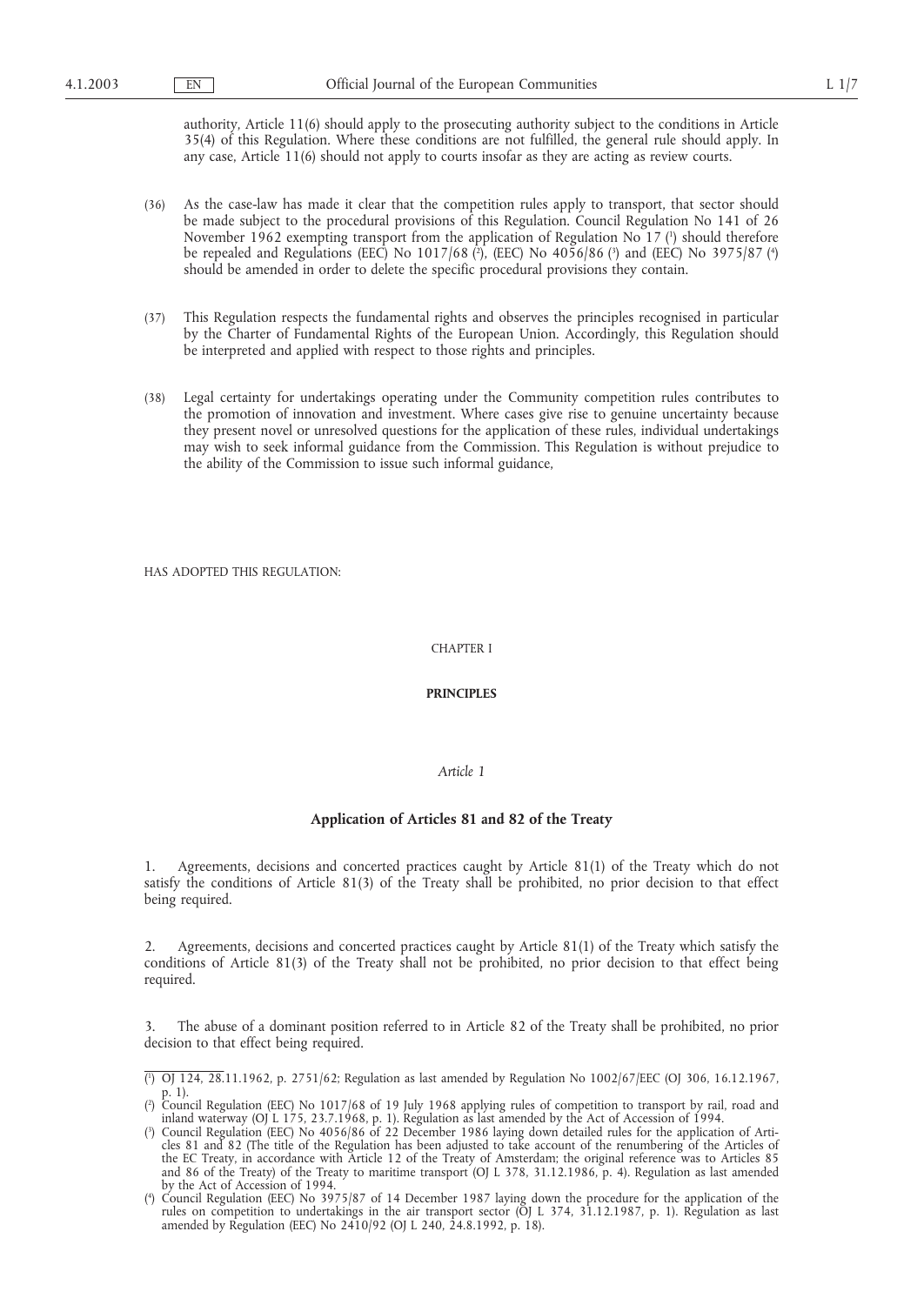### **Burden of proof**

In any national or Community proceedings for the application of Articles 81 and 82 of the Treaty, the burden of proving an infringement of Article 81(1) or of Article 82 of the Treaty shall rest on the party or the authority alleging the infringement. The undertaking or association of undertakings claiming the benefit of Article 81(3) of the Treaty shall bear the burden of proving that the conditions of that paragraph are fulfilled.

### *Article 3*

#### **Relationshipbetween Articles 81 and 82 of the Treaty and national competition laws**

1. Where the competition authorities of the Member States or national courts apply national competition law to agreements, decisions by associations of undertakings or concerted practices within the meaning of Article 81(1) of the Treaty which may affect trade between Member States within the meaning of that provision, they shall also apply Article 81 of the Treaty to such agreements, decisions or concerted practices. Where the competition authorities of the Member States or national courts apply national competition law to any abuse prohibited by Article 82 of the Treaty, they shall also apply Article 82 of the Treaty.

2. The application of national competition law may not lead to the prohibition of agreements, decisions by associations of undertakings or concerted practices which may affect trade between Member States but which do not restrict competition within the meaning of Article 81(1) of the Treaty, or which fulfil the conditions of Article 81(3) of the Treaty or which are covered by a Regulation for the application of Article 81(3) of the Treaty. Member States shall not under this Regulation be precluded from adopting and applying on their territory stricter national laws which prohibit or sanction unilateral conduct engaged in by undertakings.

3. Without prejudice to general principles and other provisions of Community law, paragraphs 1 and 2 do not apply when the competition authorities and the courts of the Member States apply national merger control laws nor do they preclude the application of provisions of national law that predominantly pursue an objective different from that pursued by Articles 81 and 82 of the Treaty.

### CHAPTER II

### **POWERS**

#### *Article 4*

#### **Powers of the Commission**

For the purpose of applying Articles 81 and 82 of the Treaty, the Commission shall have the powers provided for by this Regulation.

#### *Article 5*

#### **Powers of the competition authorities of the Member States**

The competition authorities of the Member States shall have the power to apply Articles 81 and 82 of the Treaty in individual cases. For this purpose, acting on their own initiative or on a complaint, they may take the following decisions:

- requiring that an infringement be brought to an end,
- ordering interim measures,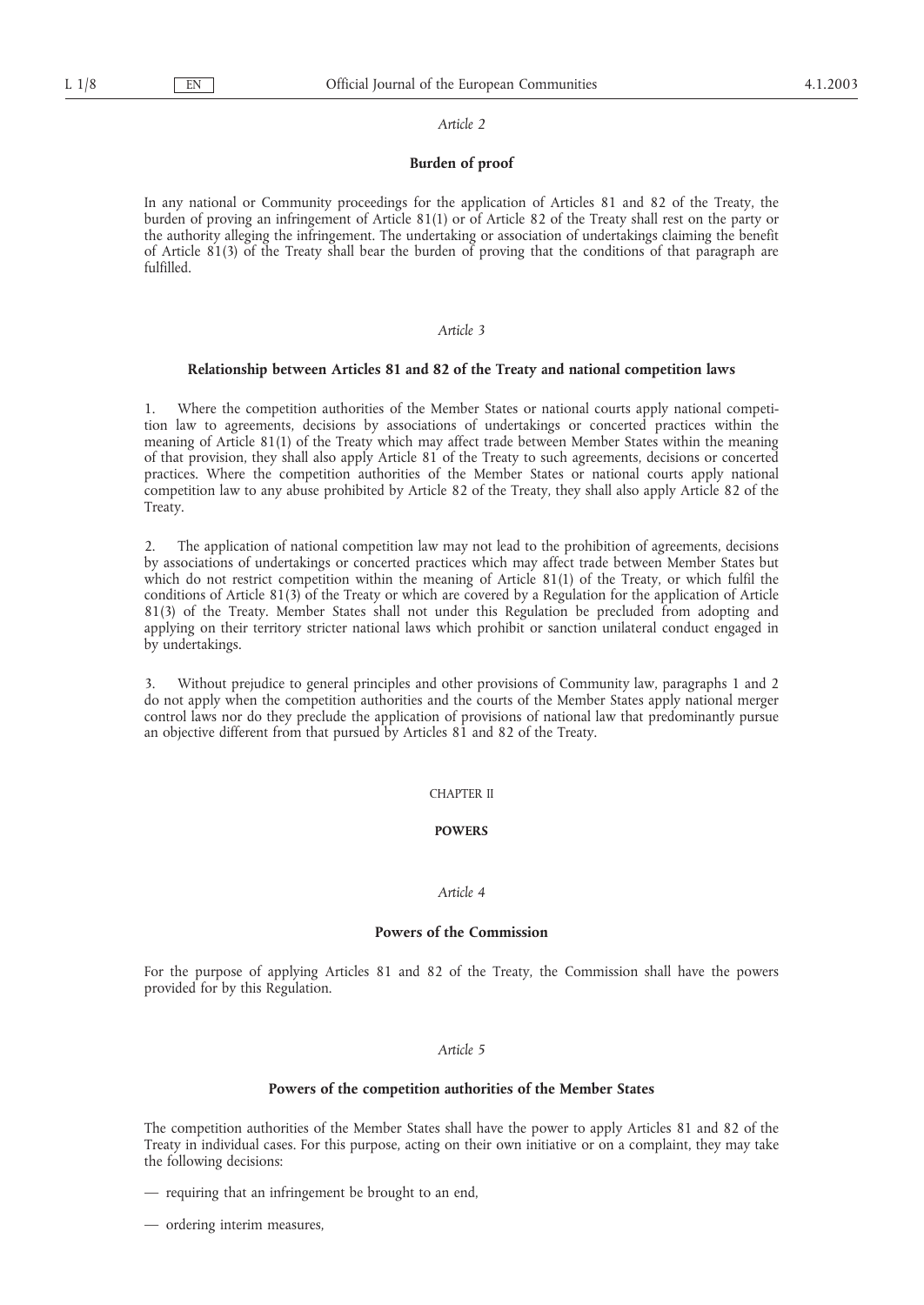— accepting commitments,

— imposing fines, periodic penalty payments or any other penalty provided for in their national law.

Where on the basis of the information in their possession the conditions for prohibition are not met they may likewise decide that there are no grounds for action on their part.

### *Article 6*

### **Powers of the national courts**

National courts shall have the power to apply Articles 81 and 82 of the Treaty.

### CHAPTER III

#### **COMMISSION DECISIONS**

### *Article 7*

#### **Finding and termination of infringement**

1. Where the Commission, acting on a complaint or on its own initiative, finds that there is an infringement of Article 81 or of Article 82 of the Treaty, it may by decision require the undertakings and associations of undertakings concerned to bring such infringement to an end. For this purpose, it may impose on them any behavioural or structural remedies which are proportionate to the infringement committed and necessary to bring the infringement effectively to an end. Structural remedies can only be imposed either where there is no equally effective behavioural remedy or where any equally effective behavioural remedy would be more burdensome for the undertaking concerned than the structural remedy. If the Commission has a legitimate interest in doing so, it may also find that an infringement has been committed in the past.

2. Those entitled to lodge a complaint for the purposes of paragraph 1 are natural or legal persons who can show a legitimate interest and Member States.

### *Article 8*

### **Interim measures**

1. In cases of urgency due to the risk of serious and irreparable damage to competition, the Commission, acting on its own initiative may by decision, on the basis of a *prima facie* finding of infringement, order interim measures.

2. A decision under paragraph 1 shall apply for a specified period of time and may be renewed in so far this is necessary and appropriate.

#### *Article 9*

#### **Commitments**

1. Where the Commission intends to adopt a decision requiring that an infringement be brought to an end and the undertakings concerned offer commitments to meet the concerns expressed to them by the Commission in its preliminary assessment, the Commission may by decision make those commitments binding on the undertakings. Such a decision may be adopted for a specified period and shall conclude that there are no longer grounds for action by the Commission.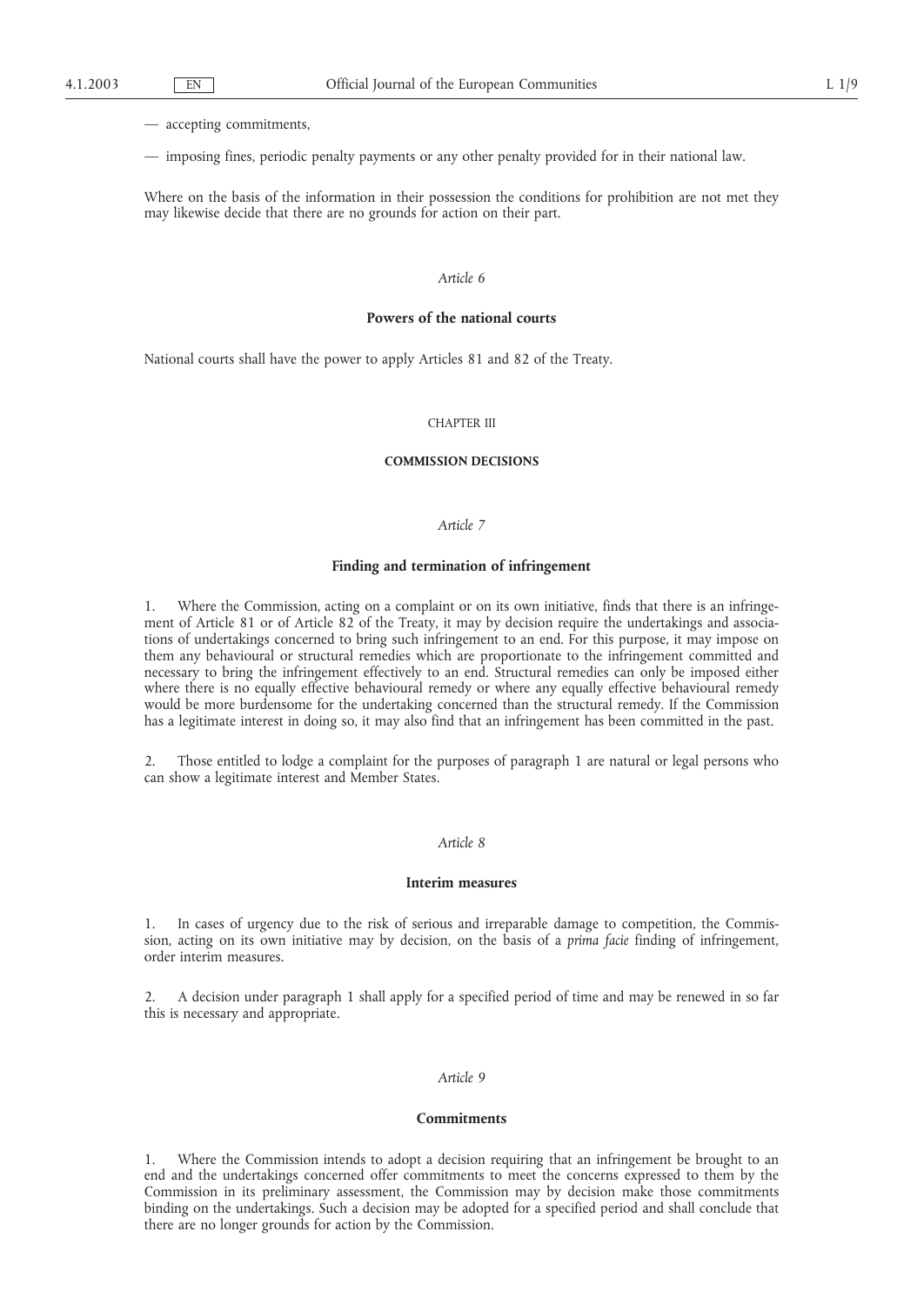- 2. The Commission may, upon request or on its own initiative, reopen the proceedings:
- (a) where there has been a material change in any of the facts on which the decision was based;
- (b) where the undertakings concerned act contrary to their commitments; or
- (c) where the decision was based on incomplete, incorrect or misleading information provided by the parties.

#### **Finding of inapplicability**

Where the Community public interest relating to the application of Articles 81 and 82 of the Treaty so requires, the Commission, acting on its own initiative, may by decision find that Article 81 of the Treaty is not applicable to an agreement, a decision by an association of undertakings or a concerted practice, either because the conditions of Article 81(1) of the Treaty are not fulfilled, or because the conditions of Article 81(3) of the Treaty are satisfied.

The Commission may likewise make such a finding with reference to Article 82 of the Treaty.

### CHAPTER IV

### **COOPERATION**

### *Article 11*

# **Cooperation between the Commission and the competition authorities of the Member States**

1. The Commission and the competition authorities of the Member States shall apply the Community competition rules in close cooperation.

2. The Commission shall transmit to the competition authorities of the Member States copies of the most important documents it has collected with a view to applying Articles 7, 8, 9, 10 and Article 29(1). At the request of the competition authority of a Member State, the Commission shall provide it with a copy of other existing documents necessary for the assessment of the case.

3. The competition authorities of the Member States shall, when acting under Article 81 or Article 82 of the Treaty, inform the Commission in writing before or without delay after commencing the first formal investigative measure. This information may also be made available to the competition authorities of the other Member States.

4. No later than 30 days before the adoption of a decision requiring that an infringement be brought to an end, accepting commitments or withdrawing the benefit of a block exemption Regulation, the competition authorities of the Member States shall inform the Commission. To that effect, they shall provide the Commission with a summary of the case, the envisaged decision or, in the absence thereof, any other document indicating the proposed course of action. This information may also be made available to the competition authorities of the other Member States. At the request of the Commission, the acting competition authority shall make available to the Commission other documents it holds which are necessary for the assessment of the case. The information supplied to the Commission may be made available to the competition authorities of the other Member States. National competition authorities may also exchange between themselves information necessary for the assessment of a case that they are dealing with under Article 81 or Article 82 of the Treaty.

The competition authorities of the Member States may consult the Commission on any case involving the application of Community law.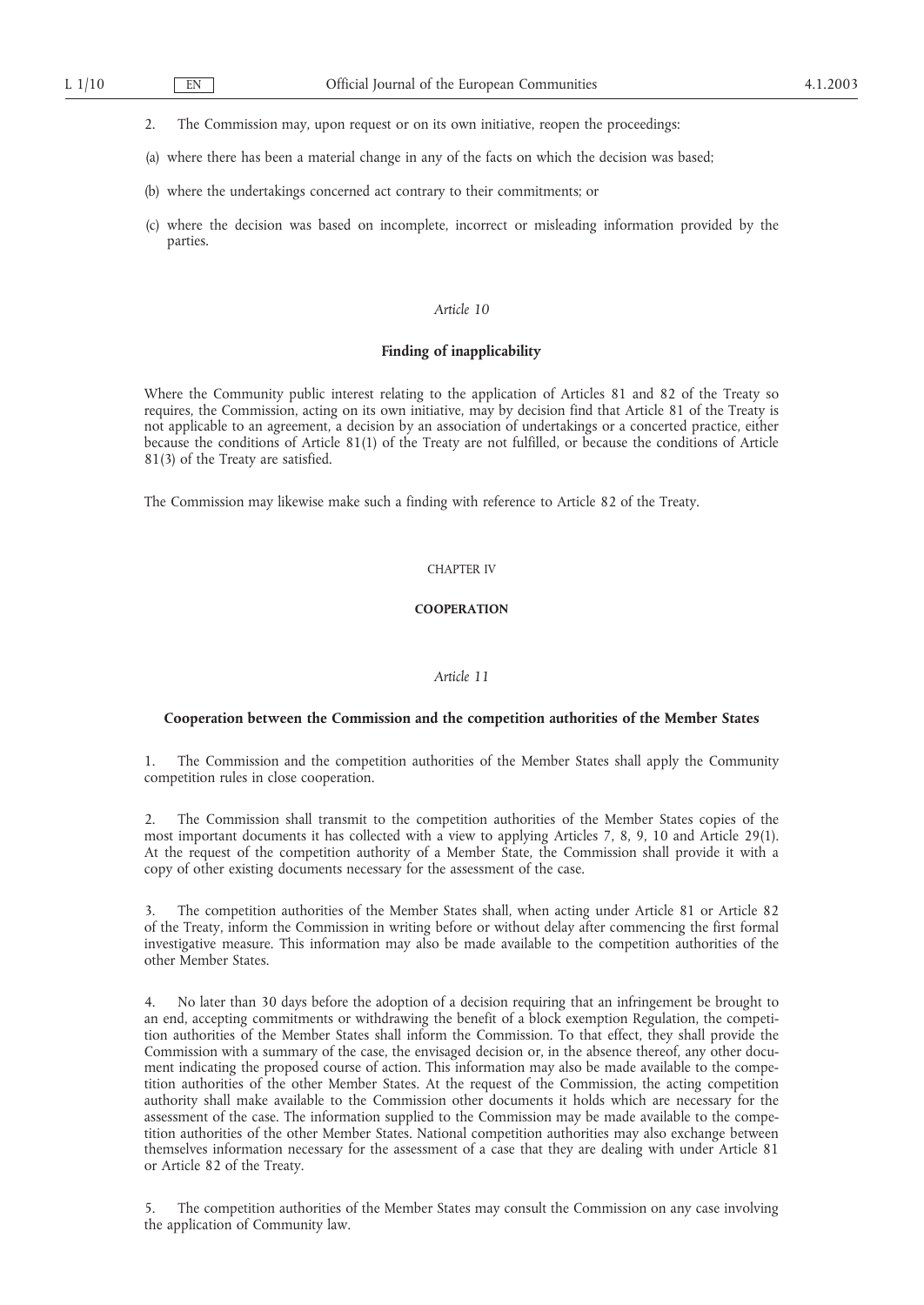6. The initiation by the Commission of proceedings for the adoption of a decision under Chapter III shall relieve the competition authorities of the Member States of their competence to apply Articles 81 and 82 of the Treaty. If a competition authority of a Member State is already acting on a case, the Commission shall only initiate proceedings after consulting with that national competition authority.

#### *Article 12*

### **Exchange of information**

1. For the purpose of applying Articles 81 and 82 of the Treaty the Commission and the competition authorities of the Member States shall have the power to provide one another with and use in evidence any matter of fact or of law, including confidential information.

2. Information exchanged shall only be used in evidence for the purpose of applying Article 81 or Article 82 of the Treaty and in respect of the subject-matter for which it was collected by the transmitting authority. However, where national competition law is applied in the same case and in parallel to Community competition law and does not lead to a different outcome, information exchanged under this Article may also be used for the application of national competition law.

3. Information exchanged pursuant to paragraph 1 can only be used in evidence to impose sanctions on natural persons where:

- the law of the transmitting authority foresees sanctions of a similar kind in relation to an infringement of Article 81 or Article 82 of the Treaty or, in the absence thereof,
- the information has been collected in a way which respects the same level of protection of the rights of defence of natural persons as provided for under the national rules of the receiving authority. However, in this case, the information exchanged cannot be used by the receiving authority to impose custodial sanctions.

### *Article 13*

### **Suspension or termination of proceedings**

1. Where competition authorities of two or more Member States have received a complaint or are acting on their own initiative under Article 81 or Article 82 of the Treaty against the same agreement, decision of an association or practice, the fact that one authority is dealing with the case shall be sufficient grounds for the others to suspend the proceedings before them or to reject the complaint. The Commission may likewise reject a complaint on the ground that a competition authority of a Member State is dealing with the case.

2. Where a competition authority of a Member State or the Commission has received a complaint against an agreement, decision of an association or practice which has already been dealt with by another competition authority, it may reject it.

### *Article 14*

### **Advisory Committee**

1. The Commission shall consult an Advisory Committee on Restrictive Practices and Dominant Positions prior to the taking of any decision under Articles 7, 8, 9, 10, 23, Article 24(2) and Article 29(1).

2. For the discussion of individual cases, the Advisory Committee shall be composed of representatives of the competition authorities of the Member States. For meetings in which issues other than individual cases are being discussed, an additional Member State representative competent in competition matters may be appointed. Representatives may, if unable to attend, be replaced by other representatives.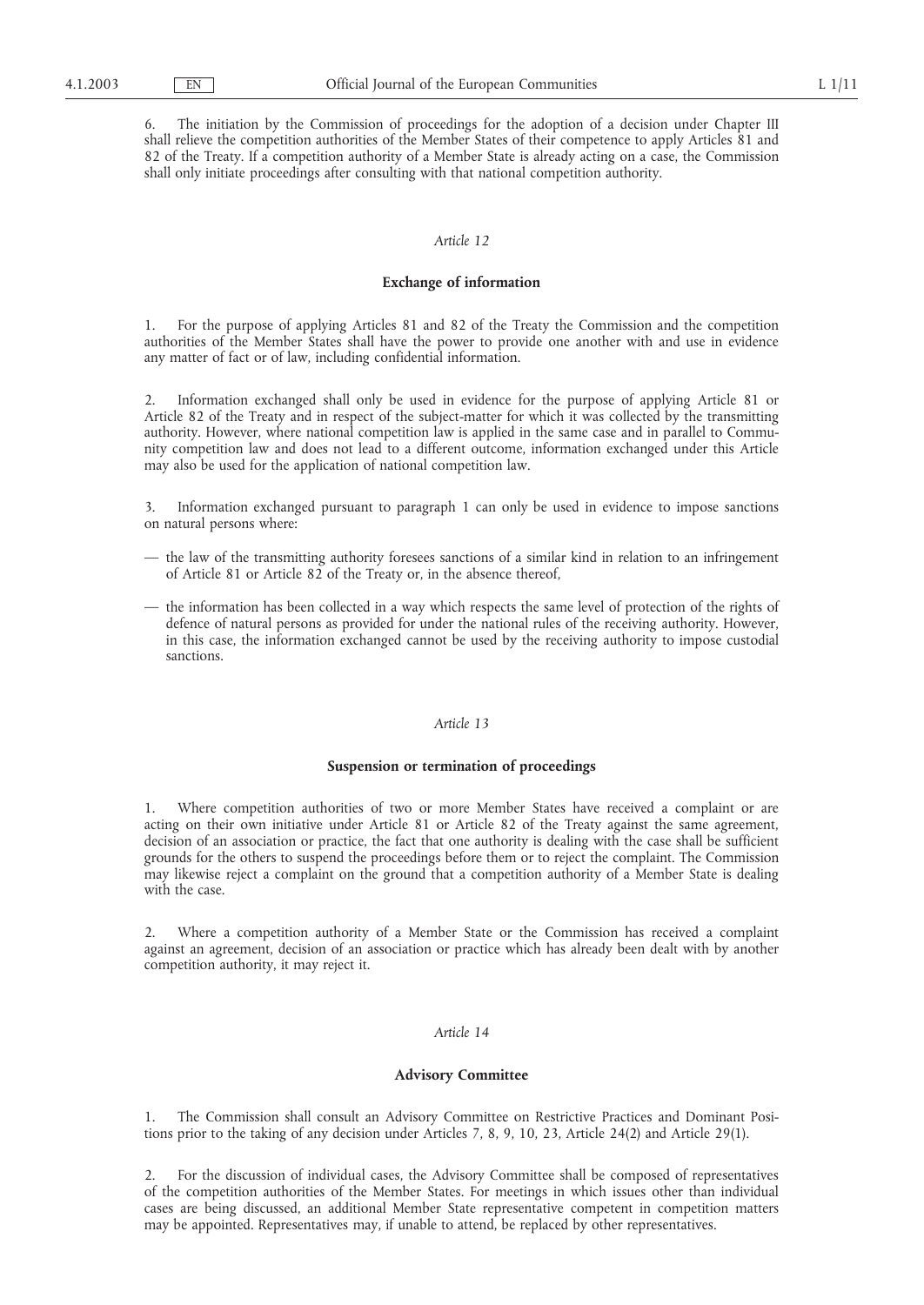3. The consultation may take place at a meeting convened and chaired by the Commission, held not earlier than 14 days after dispatch of the notice convening it, together with a summary of the case, an indication of the most important documents and a preliminary draft decision. In respect of decisions pursuant to Article 8, the meeting may be held seven days after the dispatch of the operative part of a draft decision. Where the Commission dispatches a notice convening the meeting which gives a shorter period of notice than those specified above, the meeting may take place on the proposed date in the absence of an objection by any Member State. The Advisory Committee shall deliver a written opinion on the Commission's preliminary draft decision. It may deliver an opinion even if some members are absent and are not represented. At the request of one or several members, the positions stated in the opinion shall be reasoned.

4. Consultation may also take place by written procedure. However, if any Member State so requests, the Commission shall convene a meeting. In case of written procedure, the Commission shall determine a time-limit of not less than 14 days within which the Member States are to put forward their observations for circulation to all other Member States. In case of decisions to be taken pursuant to Article 8, the timelimit of 14 days is replaced by seven days. Where the Commission determines a time-limit for the written procedure which is shorter than those specified above, the proposed time-limit shall be applicable in the absence of an objection by any Member State.

5. The Commission shall take the utmost account of the opinion delivered by the Advisory Committee. It shall inform the Committee of the manner in which its opinion has been taken into account.

6. Where the Advisory Committee delivers a written opinion, this opinion shall be appended to the draft decision. If the Advisory Committee recommends publication of the opinion, the Commission shall carry out such publication taking into account the legitimate interest of undertakings in the protection of their business secrets.

7. At the request of a competition authority of a Member State, the Commission shall include on the agenda of the Advisory Committee cases that are being dealt with by a competition authority of a Member State under Article 81 or Article 82 of the Treaty. The Commission may also do so on its own initiative. In either case, the Commission shall inform the competition authority concerned.

A request may in particular be made by a competition authority of a Member State in respect of a case where the Commission intends to initiate proceedings with the effect of Article 11(6).

The Advisory Committee shall not issue opinions on cases dealt with by competition authorities of the Member States. The Advisory Committee may also discuss general issues of Community competition law.

### *Article 15*

### **Cooperation with national courts**

1. In proceedings for the application of Article 81 or Article 82 of the Treaty, courts of the Member States may ask the Commission to transmit to them information in its possession or its opinion on questions concerning the application of the Community competition rules.

2. Member States shall forward to the Commission a copy of any written judgment of national courts deciding on the application of Article 81 or Article 82 of the Treaty. Such copy shall be forwarded without delay after the full written judgment is notified to the parties.

3. Competition authorities of the Member States, acting on their own initiative, may submit written observations to the national courts of their Member State on issues relating to the application of Article 81 or Article 82 of the Treaty. With the permission of the court in question, they may also submit oral observations to the national courts of their Member State. Where the coherent application of Article 81 or Article 82 of the Treaty so requires, the Commission, acting on its own initiative, may submit written observations to courts of the Member States. With the permission of the court in question, it may also make oral observations.

For the purpose of the preparation of their observations only, the competition authorities of the Member States and the Commission may request the relevant court of the Member State to transmit or ensure the transmission to them of any documents necessary for the assessment of the case.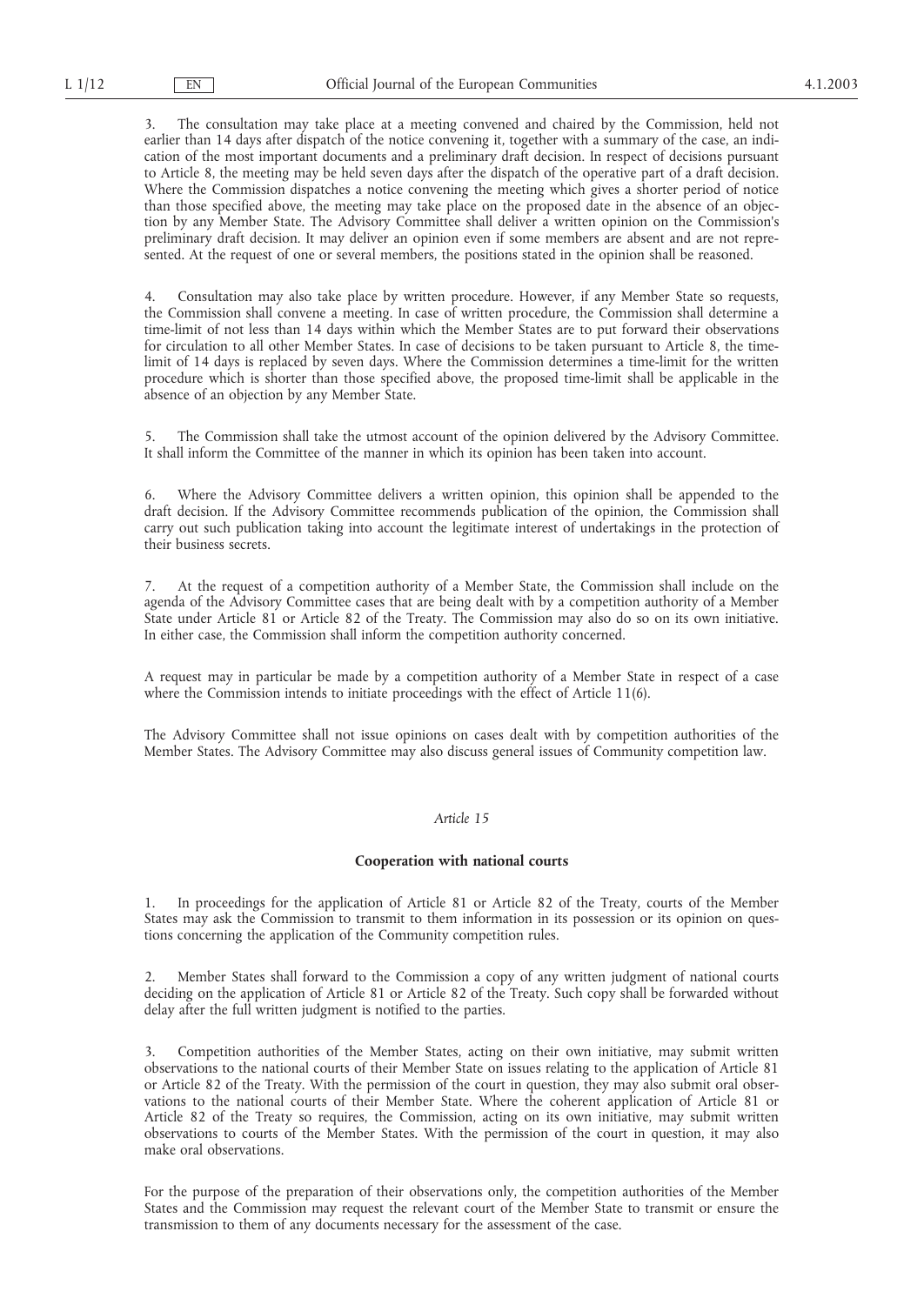4. This Article is without prejudice to wider powers to make observations before courts conferred on competition authorities of the Member States under the law of their Member State.

#### *Article 16*

#### **Uniform application of Community competition law**

1. When national courts rule on agreements, decisions or practices under Article 81 or Article 82 of the Treaty which are already the subject of a Commission decision, they cannot take decisions running counter to the decision adopted by the Commission. They must also avoid giving decisions which would conflict with a decision contemplated by the Commission in proceedings it has initiated. To that effect, the national court may assess whether it is necessary to stay its proceedings. This obligation is without prejudice to the rights and obligations under Article 234 of the Treaty.

2. When competition authorities of the Member States rule on agreements, decisions or practices under Article 81 or Article 82 of the Treaty which are already the subject of a Commission decision, they cannot take decisions which would run counter to the decision adopted by the Commission.

### CHAPTER V

#### **POWERS OF INVESTIGATION**

### *Article 17*

#### **Investigations into sectors of the economy and into types of agreements**

1. Where the trend of trade between Member States, the rigidity of prices or other circumstances suggest that competition may be restricted or distorted within the common market, the Commission may conduct its inquiry into a particular sector of the economy or into a particular type of agreements across various sectors. In the course of that inquiry, the Commission may request the undertakings or associations of undertakings concerned to supply the information necessary for giving effect to Articles 81 and 82 of the Treaty and may carry out any inspections necessary for that purpose.

The Commission may in particular request the undertakings or associations of undertakings concerned to communicate to it all agreements, decisions and concerted practices.

The Commission may publish a report on the results of its inquiry into particular sectors of the economy or particular types of agreements across various sectors and invite comments from interested parties.

2. Articles 14, 18, 19, 20, 22, 23 and 24 shall apply *mutatis mutandis*.

#### *Article 18*

# **Requests for information**

1. In order to carry out the duties assigned to it by this Regulation, the Commission may, by simple request or by decision, require undertakings and associations of undertakings to provide all necessary information.

2. When sending a simple request for information to an undertaking or association of undertakings, the Commission shall state the legal basis and the purpose of the request, specify what information is required and fix the time-limit within which the information is to be provided, and the penalties provided for in Article 23 for supplying incorrect or misleading information.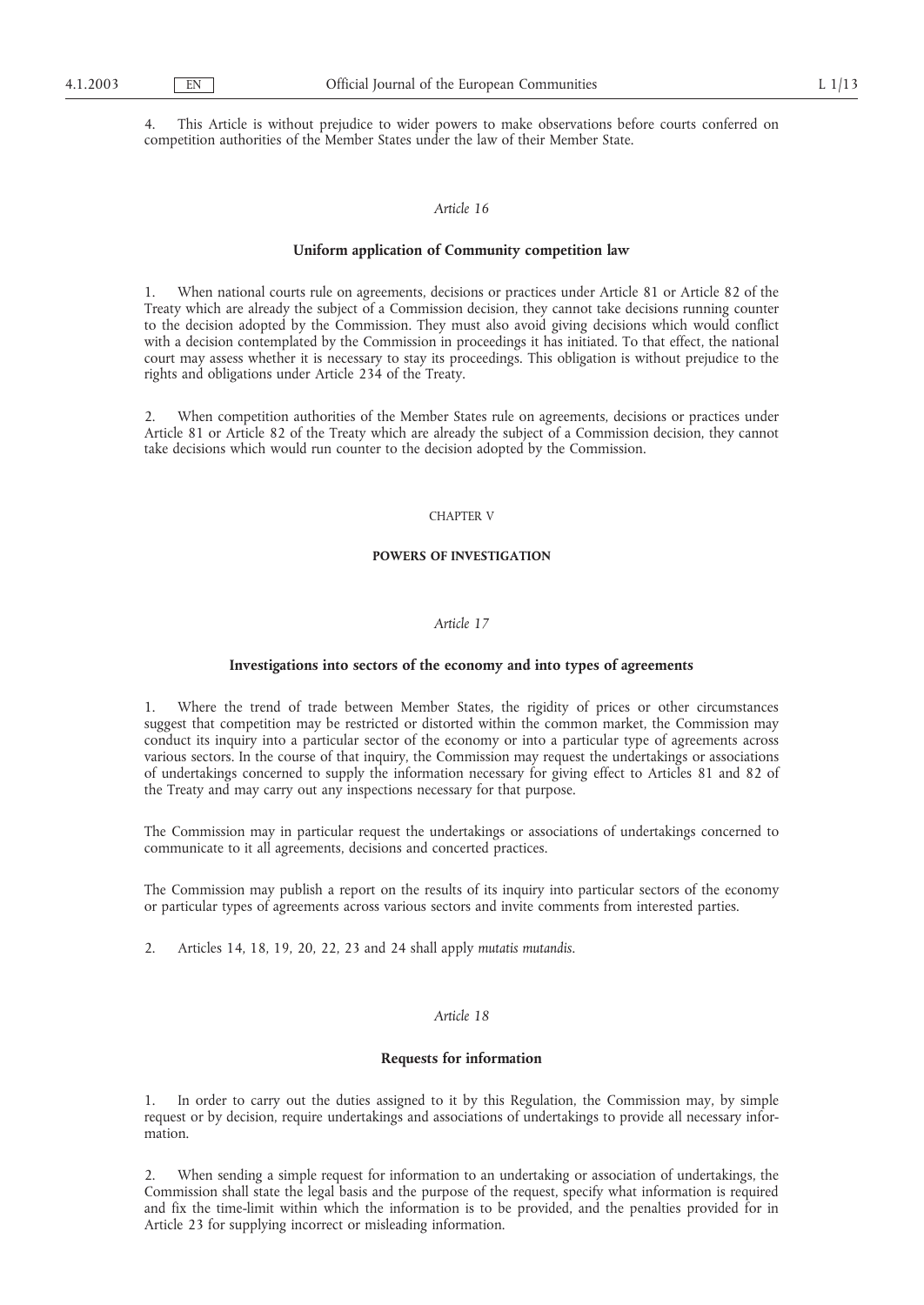3. Where the Commission requires undertakings and associations of undertakings to supply information by decision, it shall state the legal basis and the purpose of the request, specify what information is required and fix the time-limit within which it is to be provided. It shall also indicate the penalties provided for in Article 23 and indicate or impose the penalties provided for in Article 24. It shall further indicate the right to have the decision reviewed by the Court of Justice.

4. The owners of the undertakings or their representatives and, in the case of legal persons, companies or firms, or associations having no legal personality, the persons authorised to represent them by law or by their constitution shall supply the information requested on behalf of the undertaking or the association of undertakings concerned. Lawyers duly authorised to act may supply the information on behalf of their clients. The latter shall remain fully responsible if the information supplied is incomplete, incorrect or misleading.

5. The Commission shall without delay forward a copy of the simple request or of the decision to the competition authority of the Member State in whose territory the seat of the undertaking or association of undertakings is situated and the competition authority of the Member State whose territory is affected.

6. At the request of the Commission the governments and competition authorities of the Member States shall provide the Commission with all necessary information to carry out the duties assigned to it by this Regulation.

#### *Article 19*

### **Power to take statements**

1. In order to carry out the duties assigned to it by this Regulation, the Commission may interview any natural or legal person who consents to be interviewed for the purpose of collecting information relating to the subject-matter of an investigation.

Where an interview pursuant to paragraph 1 is conducted in the premises of an undertaking, the Commission shall inform the competition authority of the Member State in whose territory the interview takes place. If so requested by the competition authority of that Member State, its officials may assist the officials and other accompanying persons authorised by the Commission to conduct the interview.

### *Article 20*

### **The Commission's powers of inspection**

1. In order to carry out the duties assigned to it by this Regulation, the Commission may conduct all necessary inspections of undertakings and associations of undertakings.

2. The officials and other accompanying persons authorised by the Commission to conduct an inspection are empowered:

- (a) to enter any premises, land and means of transport of undertakings and associations of undertakings;
- (b) to examine the books and other records related to the business, irrespective of the medium on which they are stored;
- (c) to take or obtain in any formcopies of or extracts fromsuch books or records;
- (d) to seal any business premises and books or records for the period and to the extent necessary for the inspection;
- (e) to ask any representative or member of staff of the undertaking or association of undertakings for explanations on facts or documents relating to the subject-matter and purpose of the inspection and to record the answers.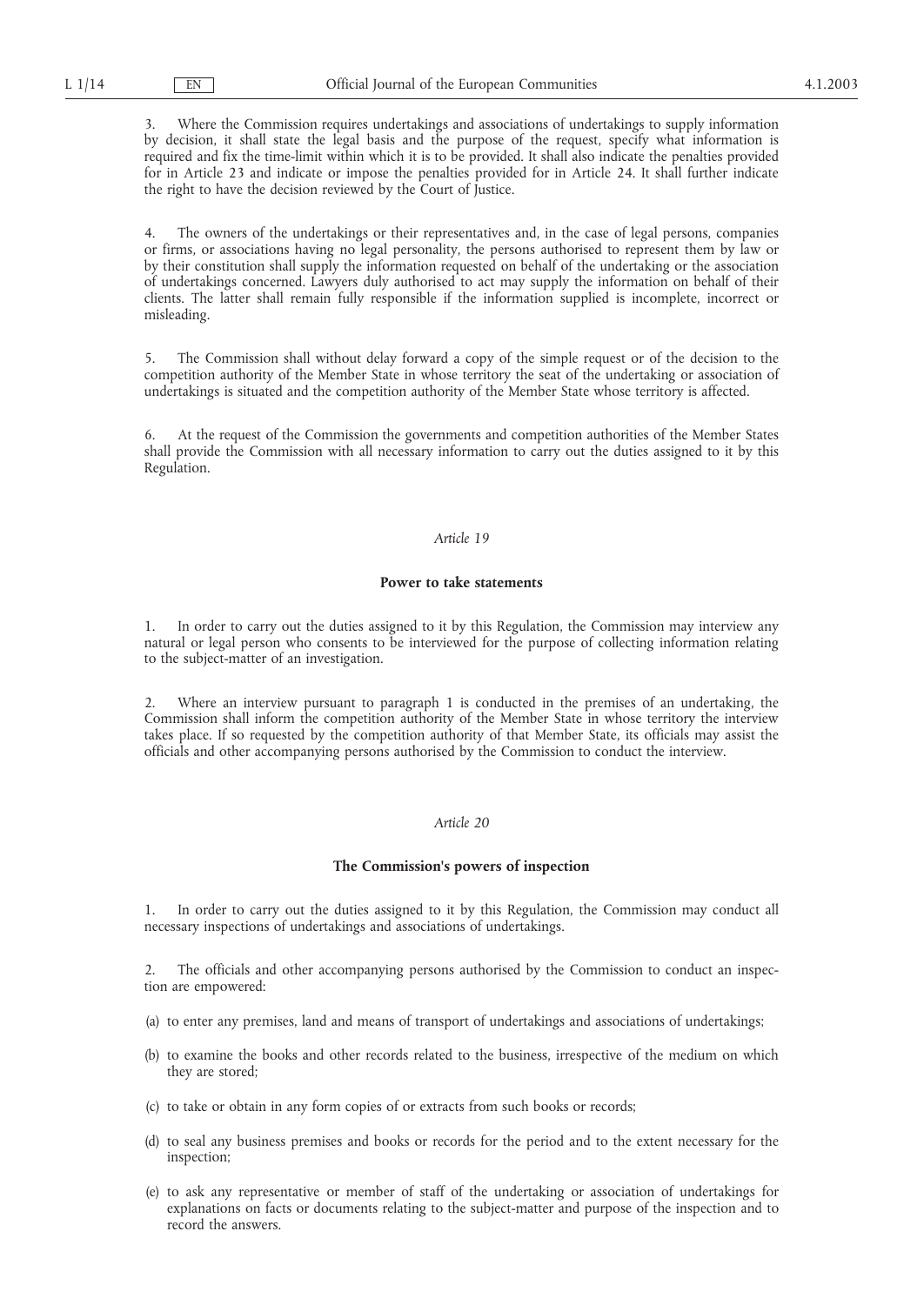3. The officials and other accompanying persons authorised by the Commission to conduct an inspection shall exercise their powers upon production of a written authorisation specifying the subject matter and purpose of the inspection and the penalties provided for in Article 23 in case the production of the required books or other records related to the business is incomplete or where the answers to questions asked under paragraph 2 of the present Article are incorrect or misleading. In good time before the inspection, the Commission shall give notice of the inspection to the competition authority of the Member State in whose territory it is to be conducted.

4. Undertakings and associations of undertakings are required to submit to inspections ordered by decision of the Commission. The decision shall specify the subject matter and purpose of the inspection, appoint the date on which it is to begin and indicate the penalties provided for in Articles 23 and 24 and the right to have the decision reviewed by the Court of Justice. The Commission shall take such decisions after consulting the competition authority of the Member State in whose territory the inspection is to be conducted.

5. Officials of as well as those authorised or appointed by the competition authority of the Member State in whose territory the inspection is to be conducted shall, at the request of that authority or of the Commission, actively assist the officials and other accompanying persons authorised by the Commission. To this end, they shall enjoy the powers specified in paragraph 2.

6. Where the officials and other accompanying persons authorised by the Commission find that an undertaking opposes an inspection ordered pursuant to this Article, the Member State concerned shall afford them the necessary assistance, requesting where appropriate the assistance of the police or of an equivalent enforcement authority, so as to enable them to conduct their inspection.

7. If the assistance provided for in paragraph 6 requires authorisation froma judicial authority according to national rules, such authorisation shall be applied for. Such authorisation may also be applied for as a precautionary measure.

8. Where authorisation as referred to in paragraph 7 is applied for, the national judicial authority shall control that the Commission decision is authentic and that the coercive measures envisaged are neither arbitrary nor excessive having regard to the subject matter of the inspection. In its control of the proportionality of the coercive measures, the national judicial authority may ask the Commission, directly or through the Member State competition authority, for detailed explanations in particular on the grounds the Commission has for suspecting infringement of Articles 81 and 82 of the Treaty, as well as on the seriousness of the suspected infringement and on the nature of the involvement of the undertaking concerned. However, the national judicial authority may not call into question the necessity for the inspection nor demand that it be provided with the information in the Commission's file. The lawfulness of the Commission decision shall be subject to review only by the Court of Justice.

### *Article 21*

### **Inspection of other premises**

1. If a reasonable suspicion exists that books or other records related to the business and to the subjectmatter of the inspection, which may be relevant to prove a serious violation of Article 81 or Article 82 of the Treaty, are being kept in any other premises, land and means of transport, including the homes of directors, managers and other members of staff of the undertakings and associations of undertakings concerned, the Commission can by decision order an inspection to be conducted in such other premises, land and means of transport.

2. The decision shall specify the subject matter and purpose of the inspection, appoint the date on which it is to begin and indicate the right to have the decision reviewed by the Court of Justice. It shall in particular state the reasons that have led the Commission to conclude that a suspicion in the sense of paragraph 1 exists. The Commission shall take such decisions after consulting the competition authority of the Member State in whose territory the inspection is to be conducted.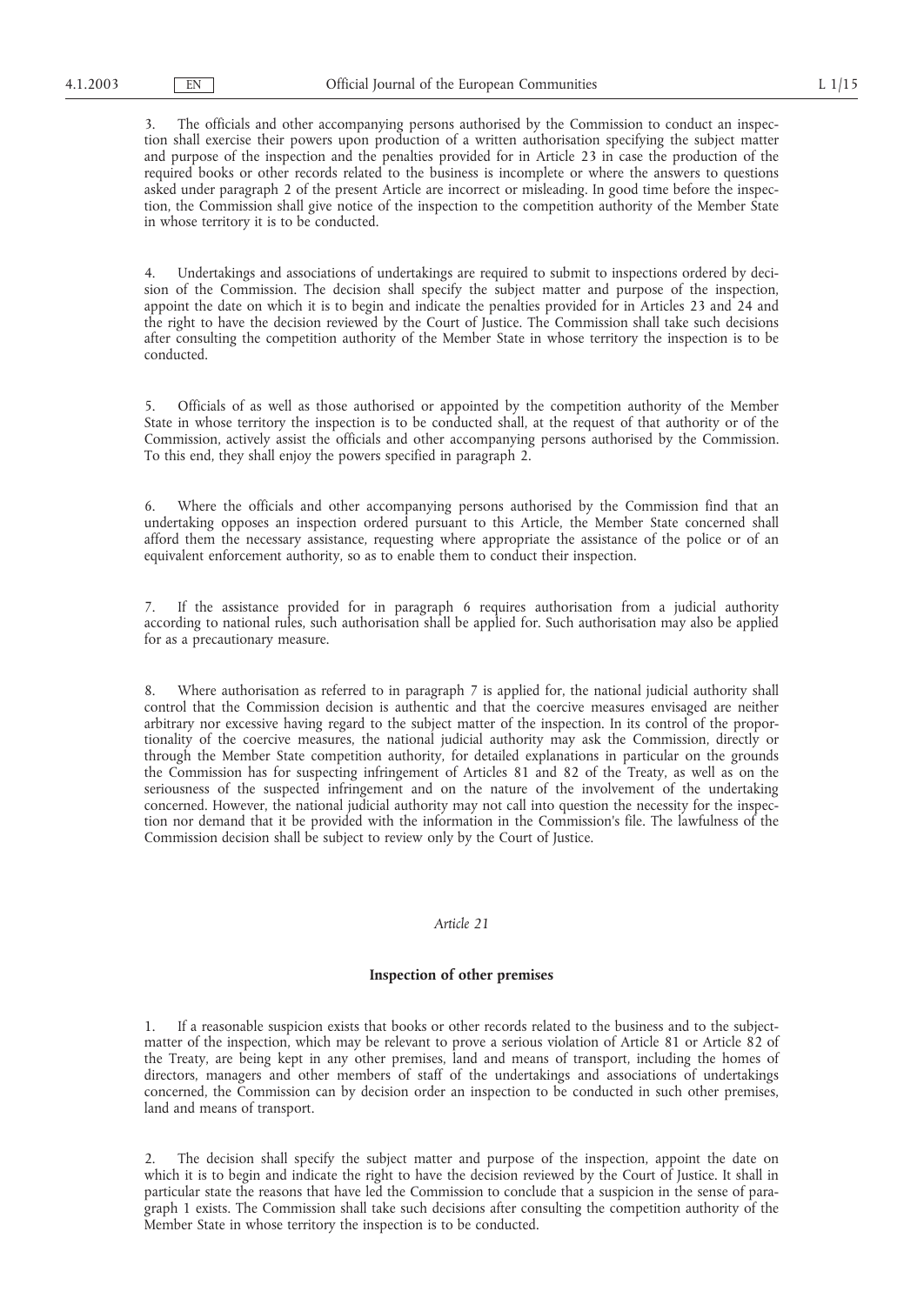3. A decision adopted pursuant to paragraph 1 cannot be executed without prior authorisation from the national judicial authority of the Member State concerned. The national judicial authority shall control that the Commission decision is authentic and that the coercive measures envisaged are neither arbitrary nor excessive having regard in particular to the seriousness of the suspected infringement, to the importance of the evidence sought, to the involvement of the undertaking concerned and to the reasonable likelihood that business books and records relating to the subject matter of the inspection are kept in the premises for which the authorisation is requested. The national judicial authority may ask the Commission, directly or through the Member State competition authority, for detailed explanations on those elements which are necessary to allow its control of the proportionality of the coercive measures envisaged.

However, the national judicial authority may not call into question the necessity for the inspection nor demand that it be provided with information in the Commission's file. The lawfulness of the Commission decision shall be subject to review only by the Court of Justice.

4. The officials and other accompanying persons authorised by the Commission to conduct an inspection ordered in accordance with paragraph 1 of this Article shall have the powers set out in Article 20(2)(a), (b) and (c). Article 20(5) and (6) shall apply *mutatis mutandis*.

# *Article 22*

### **Investigations by competition authorities of Member States**

1. The competition authority of a Member State may in its own territory carry out any inspection or other fact-finding measure under its national law on behalf and for the account of the competition authority of another Member State in order to establish whether there has been an infringement of Article 81 or Article 82 of the Treaty. Any exchange and use of the information collected shall be carried out in accordance with Article 12.

2. At the request of the Commission, the competition authorities of the Member States shall undertake the inspections which the Commission considers to be necessary under Article 20(1) or which it has ordered by decision pursuant to Article 20(4). The officials of the competition authorities of the Member States who are responsible for conducting these inspections as well as those authorised or appointed by themshall exercise their powers in accordance with their national law.

If so requested by the Commission or by the competition authority of the Member State in whose territory the inspection is to be conducted, officials and other accompanying persons authorised by the Commission may assist the officials of the authority concerned.

### CHAPTER VI

### **PENALTIES**

#### *Article 23*

#### **Fines**

1. The Commission may by decision impose on undertakings and associations of undertakings fines not exceeding 1 % of the total turnover in the preceding business year where, intentionally or negligently:

- (a) they supply incorrect or misleading information in response to a request made pursuant to Article 17 or Article 18(2);
- (b) in response to a request made by decision adopted pursuant to Article 17 or Article 18(3), they supply incorrect, incomplete or misleading information or do not supply information within the required time-limit;
- (c) they produce the required books or other records related to the business in incomplete form during inspections under Article 20 or refuse to submit to inspections ordered by a decision adopted pursuant to Article 20(4);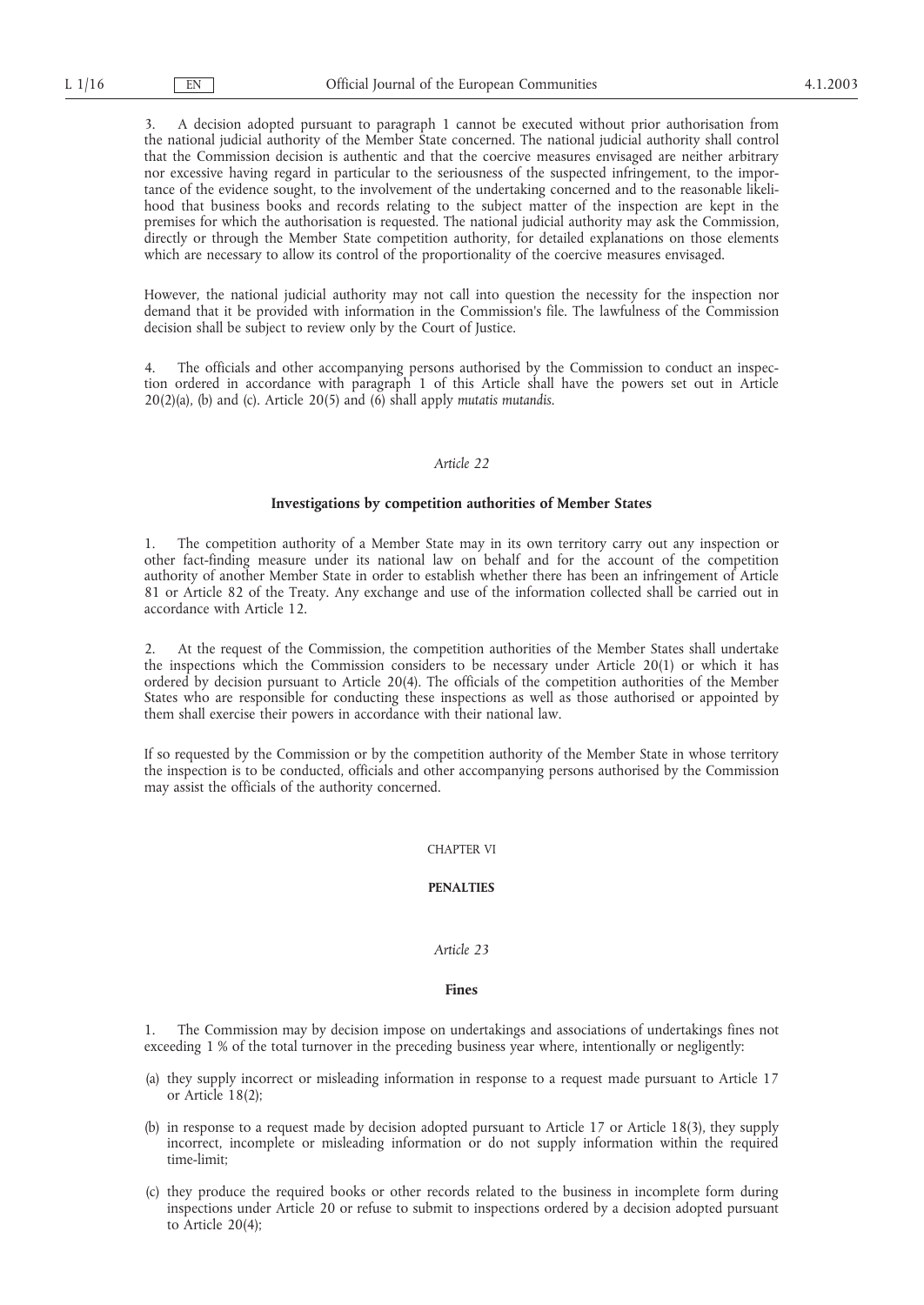- (d) in response to a question asked in accordance with Article 20(2)(e),
	- they give an incorrect or misleading answer,
	- they fail to rectify within a time-limit set by the Commission an incorrect, incomplete or misleading answer given by a member of staff, or
	- they fail or refuse to provide a complete answer on facts relating to the subject-matter and purpose of an inspection ordered by a decision adopted pursuant to Article 20(4);
- (e) seals affixed in accordance with Article 20(2)(d) by officials or other accompanying persons authorised by the Commission have been broken.

2. The Commission may by decision impose fines on undertakings and associations of undertakings where, either intentionally or negligently:

- (a) they infringe Article 81 or Article 82 of the Treaty; or
- (b) they contravene a decision ordering interim measures under Article 8; or
- (c) they fail to comply with a commitment made binding by a decision pursuant to Article 9.

For each undertaking and association of undertakings participating in the infringement, the fine shall not exceed 10 % of its total turnover in the preceding business year.

Where the infringement of an association relates to the activities of its members, the fine shall not exceed 10 % of the sum of the total turnover of each member active on the market affected by the infringement of the association.

In fixing the amount of the fine, regard shall be had both to the gravity and to the duration of the infringement.

4. When a fine is imposed on an association of undertakings taking account of the turnover of its members and the association is not solvent, the association is obliged to call for contributions from its members to cover the amount of the fine.

Where such contributions have not been made to the association within a time-limit fixed by the Commission, the Commission may require payment of the fine directly by any of the undertakings whose representatives were members of the decision-making bodies concerned of the association.

After the Commission has required payment under the second subparagraph, where necessary to ensure full payment of the fine, the Commission may require payment of the balance by any of the members of the association which were active on the market on which the infringement occurred.

However, the Commission shall not require payment under the second or the third subparagraph from undertakings which show that they have not implemented the infringing decision of the association and either were not aware of its existence or have actively distanced themselves from it before the Commission started investigating the case.

The financial liability of each undertaking in respect of the payment of the fine shall not exceed 10 % of its total turnover in the preceding business year.

5. Decisions taken pursuant to paragraphs 1 and 2 shall not be of a criminal law nature.

### *Article 24*

### **Periodic penalty payments**

1. The Commission may, by decision, impose on undertakings or associations of undertakings periodic penalty payments not exceeding 5 % of the average daily turnover in the preceding business year per day and calculated from the date appointed by the decision, in order to compel them:

(a) to put an end to an infringement of Article 81 or Article 82 of the Treaty, in accordance with a decision taken pursuant to Article 7;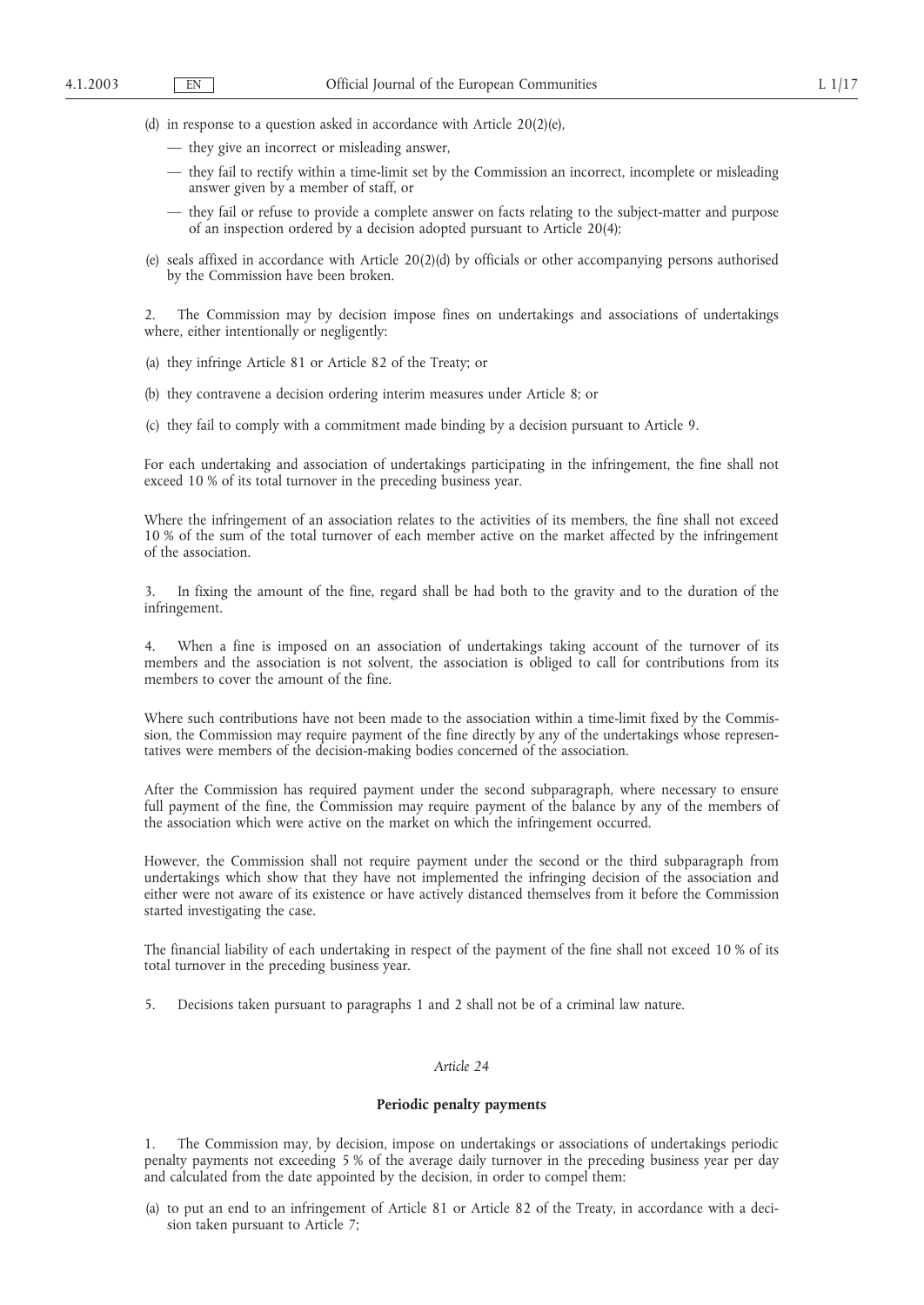(b) to comply with a decision ordering interim measures taken pursuant to Article 8;

- (c) to comply with a commitment made binding by a decision pursuant to Article 9;
- (d) to supply complete and correct information which it has requested by decision taken pursuant to Article 17 or Article 18(3);
- (e) to submit to an inspection which it has ordered by decision taken pursuant to Article 20(4).

2. Where the undertakings or associations of undertakings have satisfied the obligation which the periodic penalty payment was intended to enforce, the Commission may fix the definitive amount of the periodic penalty payment at a figure lower than that which would arise under the original decision. Article 23(4) shall apply correspondingly.

# CHAPTER VII

### **LIMITATION PERIODS**

#### *Article 25*

#### **Limitation periods for the imposition of penalties**

1. The powers conferred on the Commission by Articles 23 and 24 shall be subject to the following limitation periods:

- (a) three years in the case of infringements of provisions concerning requests for information or the conduct of inspections;
- (b) five years in the case of all other infringements.

2. Time shall begin to run on the day on which the infringement is committed. However, in the case of continuing or repeated infringements, time shall begin to run on the day on which the infringement ceases.

3. Any action taken by the Commission or by the competition authority of a Member State for the purpose of the investigation or proceedings in respect of an infringement shall interrupt the limitation period for the imposition of fines or periodic penalty payments. The limitation period shall be interrupted with effect from the date on which the action is notified to at least one undertaking or association of undertakings which has participated in the infringement. Actions which interrupt the running of the period shall include in particular the following:

- (a) written requests for information by the Commission or by the competition authority of a Member State;
- (b) written authorisations to conduct inspections issued to its officials by the Commission or by the competition authority of a Member State;
- (c) the initiation of proceedings by the Commission or by the competition authority of a Member State;
- (d) notification of the statement of objections of the Commission or of the competition authority of a Member State.

The interruption of the limitation period shall apply for all the undertakings or associations of undertakings which have participated in the infringement.

5. Each interruption shall start time running afresh. However, the limitation period shall expire at the latest on the day on which a period equal to twice the limitation period has elapsed without the Commission having imposed a fine or a periodic penalty payment. That period shall be extended by the time during which limitation is suspended pursuant to paragraph 6.

6. The limitation period for the imposition of fines or periodic penalty payments shall be suspended for as long as the decision of the Commission is the subject of proceedings pending before the Court of Justice.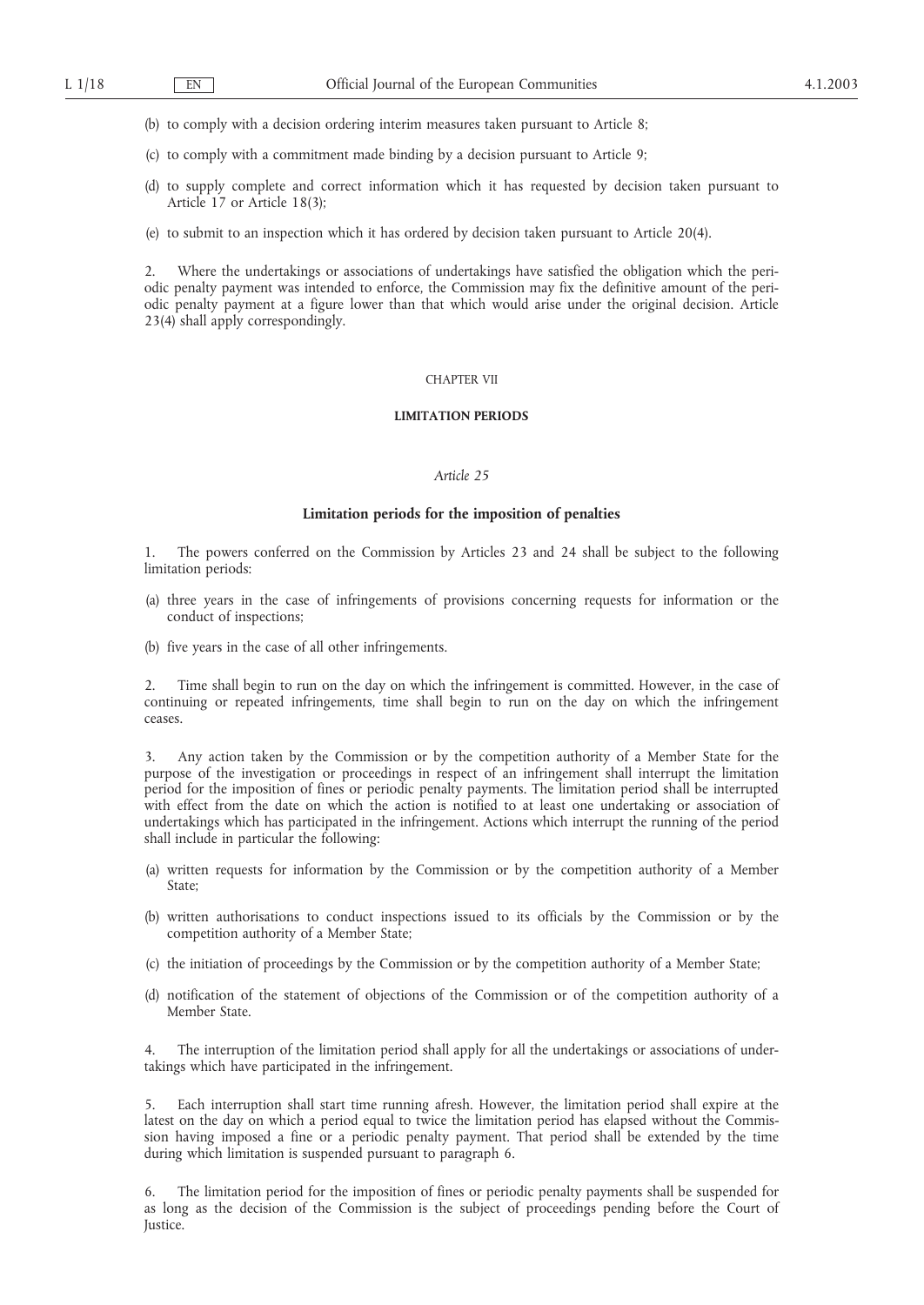### **Limitation period for the enforcement of penalties**

1. The power of the Commission to enforce decisions taken pursuant to Articles 23 and 24 shall be subject to a limitation period of five years.

- 2. Time shall begin to run on the day on which the decision becomes final.
- 3. The limitation period for the enforcement of penalties shall be interrupted:
- (a) by notification of a decision varying the original amount of the fine or periodic penalty payment or refusing an application for variation;
- (b) by any action of the Commission or of a Member State, acting at the request of the Commission, designed to enforce payment of the fine or periodic penalty payment.
- 4. Each interruption shall start time running afresh.
- 5. The limitation period for the enforcement of penalties shall be suspended for so long as:
- (a) time to pay is allowed;
- (b) enforcement of payment is suspended pursuant to a decision of the Court of Justice.

### CHAPTER VIII

### **HEARINGS AND PROFESSIONAL SECRECY**

### *Article 27*

#### **Hearing of the parties, complainants and others**

1. Before taking decisions as provided for in Articles 7, 8, 23 and Article 24(2), the Commission shall give the undertakings or associations of undertakings which are the subject of the proceedings conducted by the Commission the opportunity of being heard on the matters to which the Commission has taken objection. The Commission shall base its decisions only on objections on which the parties concerned have been able to comment. Complainants shall be associated closely with the proceedings.

2. The rights of defence of the parties concerned shall be fully respected in the proceedings. They shall be entitled to have access to the Commission's file, subject to the legitimate interest of undertakings in the protection of their business secrets. The right of access to the file shall not extend to confidential information and internal documents of the Commission or the competition authorities of the Member States. In particular, the right of access shall not extend to correspondence between the Commission and the competition authorities of the Member States, or between the latter, including documents drawn up pursuant to Articles 11 and 14. Nothing in this paragraph shall prevent the Commission from disclosing and using information necessary to prove an infringement.

If the Commission considers it necessary, it may also hear other natural or legal persons. Applications to be heard on the part of such persons shall, where they show a sufficient interest, be granted. The competition authorities of the Member States may also ask the Commission to hear other natural or legal persons.

4. Where the Commission intends to adopt a decision pursuant to Article 9 or Article 10, it shall publish a concise summary of the case and the main content of the commitments or of the proposed course of action. Interested third parties may submit their observations within a time limit which is fixed by the Commission in its publication and which may not be less than one month. Publication shall have regard to the legitimate interest of undertakings in the protection of their business secrets.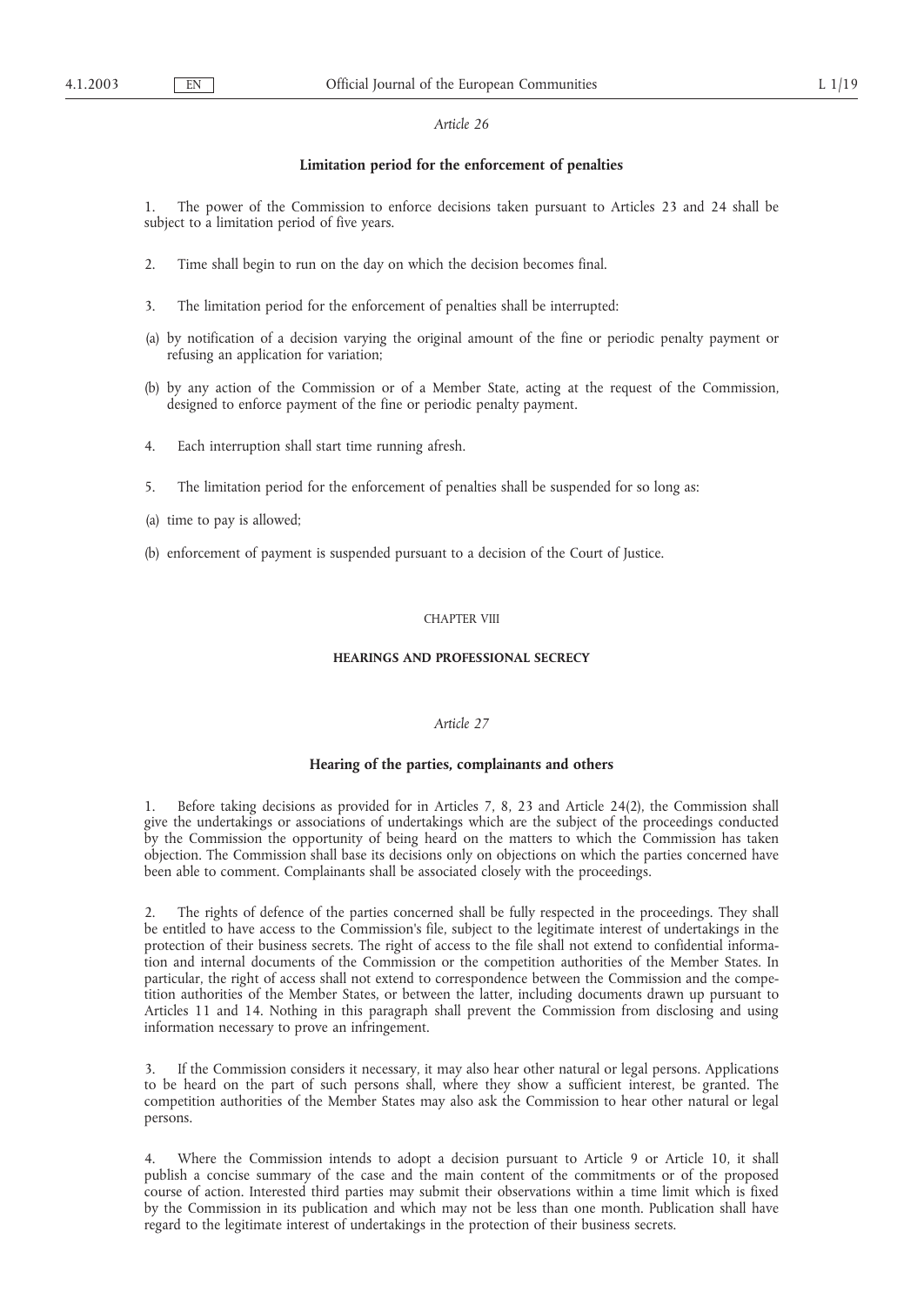### **Professional secrecy**

1. Without prejudice to Articles 12 and 15, information collected pursuant to Articles 17 to 22 shall be used only for the purpose for which it was acquired.

2. Without prejudice to the exchange and to the use of information foreseen in Articles 11, 12, 14, 15 and 27, the Commission and the competition authorities of the Member States, their officials, servants and other persons working under the supervision of these authorities as well as officials and civil servants of other authorities of the Member States shall not disclose information acquired or exchanged by them pursuant to this Regulation and of the kind covered by the obligation of professional secrecy. This obligation also applies to all representatives and experts of Member States attending meetings of the Advisory Committee pursuant to Article 14.

### CHAPTER IX

### **EXEMPTION REGULATIONS**

### *Article 29*

### **Withdrawal in individual cases**

1. Where the Commission, empowered by a Council Regulation, such as Regulations 19/65/EEC, (EEC) No 2821/71, (EEC) No 3976/87, (EEC) No 1534/91 or (EEC) No 479/92, to apply Article 81(3) of the Treaty by regulation, has declared Article 81(1) of the Treaty inapplicable to certain categories of agreements, decisions by associations of undertakings or concerted practices, it may, acting on its own initiative or on a complaint, withdraw the benefit of such an exemption Regulation when it finds that in any particular case an agreement, decision or concerted practice to which the exemption Regulation applies has certain effects which are incompatible with Article 81(3) of the Treaty.

2. Where, in any particular case, agreements, decisions by associations of undertakings or concerted practices to which a Commission Regulation referred to in paragraph 1 applies have effects which are incompatible with Article 81(3) of the Treaty in the territory of a Member State, or in a part thereof, which has all the characteristics of a distinct geographic market, the competition authority of that Member State may withdraw the benefit of the Regulation in question in respect of that territory.

### CHAPTER X

### **GENERAL PROVISIONS**

#### *Article 30*

### **Publication of decisions**

1. The Commission shall publish the decisions, which it takes pursuant to Articles 7 to 10, 23 and 24.

2. The publication shall state the names of the parties and the main content of the decision, including any penalties imposed. It shall have regard to the legitimate interest of undertakings in the protection of their business secrets.

### *Article 31*

# **Review by the Court of Justice**

The Court of Justice shall have unlimited jurisdiction to review decisions whereby the Commission has fixed a fine or periodic penalty payment. It may cancel, reduce or increase the fine or periodic penalty payment imposed.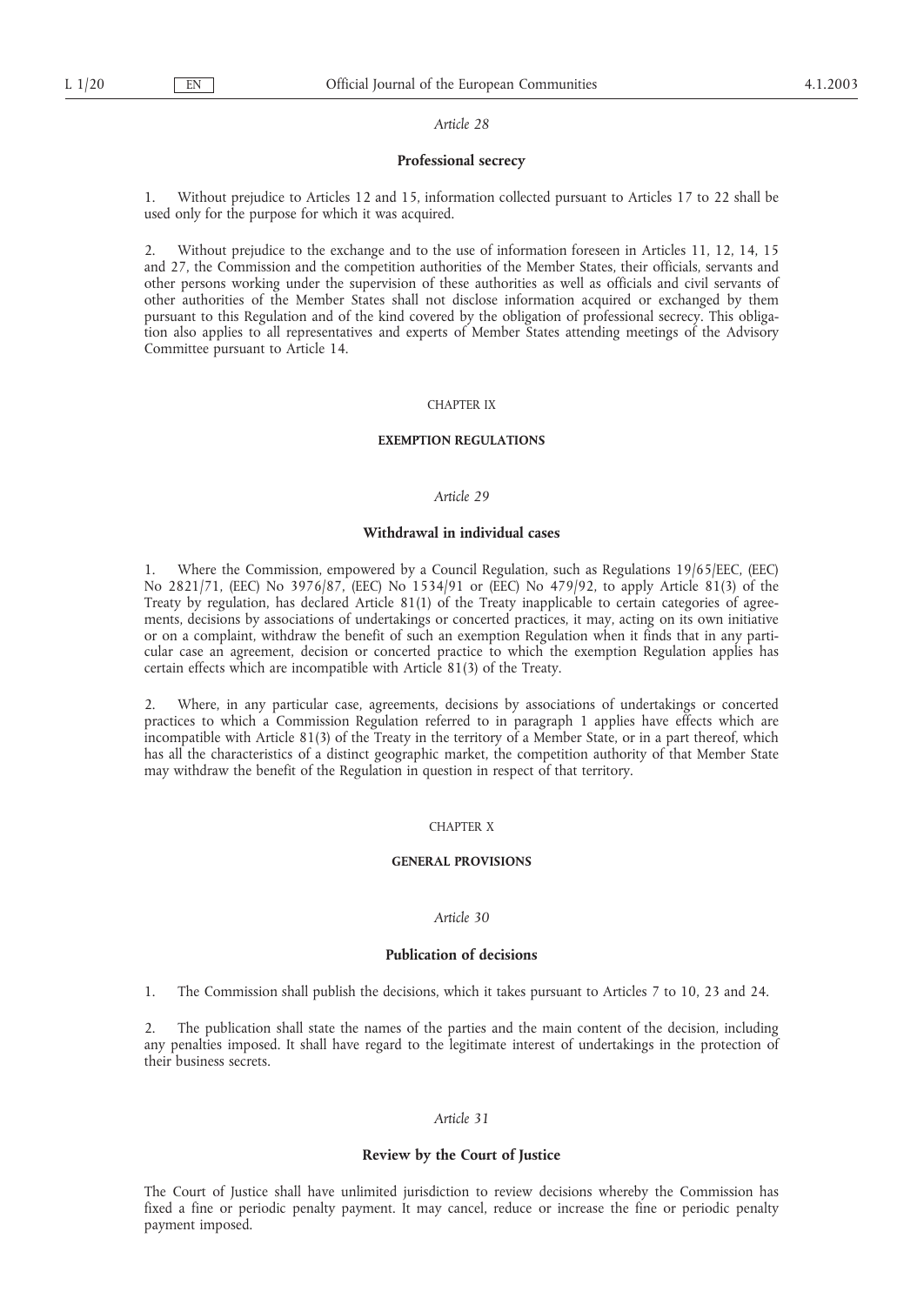### **Exclusions**

This Regulation shall not apply to:

- (a) international tramp vessel services as defined in Article 1(3)(a) of Regulation (EEC) No 4056/86;
- (b) a maritime transport service that takes place exclusively between ports in one and the same Member State as foreseen in Article 1(2) of Regulation (EEC) No 4056/86;
- (c) air transport between Community airports and third countries.

#### *Article 33*

#### **Implementing provisions**

1. The Commission shall be authorised to take such measures as may be appropriate in order to apply this Regulation. The measures may concern, *inter alia*:

- (a) the form, content and other details of complaints lodged pursuant to Article 7 and the procedure for rejecting complaints;
- (b) the practical arrangements for the exchange of information and consultations provided for in Article 11;
- (c) the practical arrangements for the hearings provided for in Article 27.

2. Before the adoption of any measures pursuant to paragraph 1, the Commission shall publish a draft thereof and invite all interested parties to submit their comments within the time-limit it lays down, which may not be less than one month. Before publishing a draft measure and before adopting it, the Commission shall consult the Advisory Committee on Restrictive Practices and Dominant Positions.

### CHAPTER XI

#### **TRANSITIONAL, AMENDING AND FINAL PROVISIONS**

#### *Article 34*

#### **Transitional provisions**

1. Applications made to the Commission under Article 2 of Regulation No 17, notifications made under Articles 4 and 5 of that Regulation and the corresponding applications and notifications made under Regulations (EEC) No 1017/68, (EEC) No 4056/86 and (EEC) No 3975/87 shall lapse as fromthe date of application of this Regulation.

2. Procedural steps taken under Regulation No 17 and Regulations (EEC) No 1017/68, (EEC) No 4056/ 86 and (EEC) No 3975/87 shall continue to have effect for the purposes of applying this Regulation.

### *Article 35*

#### **Designation of competition authorities of Member States**

1. The Member States shall designate the competition authority or authorities responsible for the application of Articles 81 and 82 of the Treaty in such a way that the provisions of this regulation are effectively complied with. The measures necessary to empower those authorities to apply those Articles shall be taken before 1 May 2004. The authorities designated may include courts.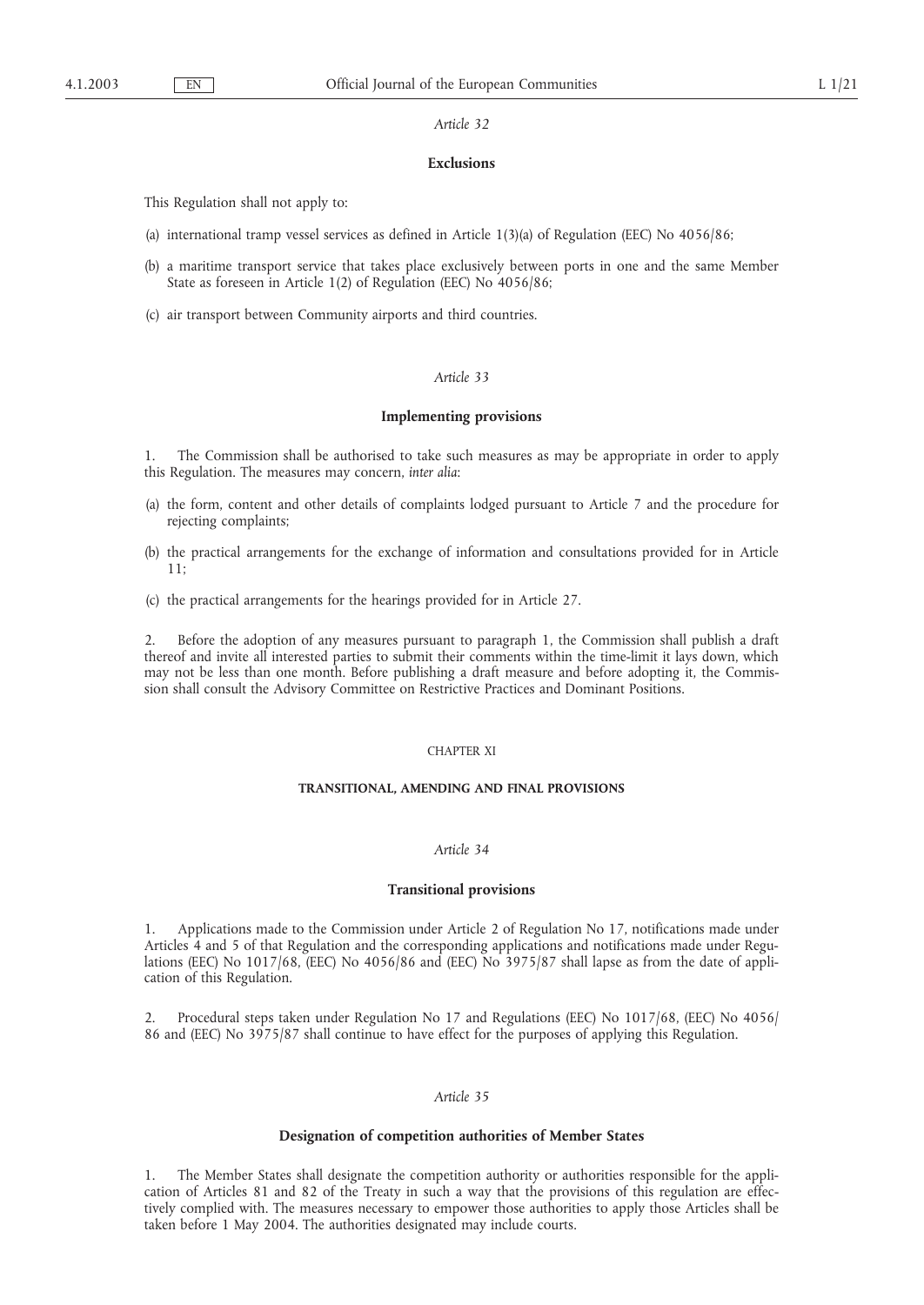2. When enforcement of Community competition law is entrusted to national administrative and judicial authorities, the Member States may allocate different powers and functions to those different national authorities, whether administrative or judicial.

The effects of Article 11(6) apply to the authorities designated by the Member States including courts that exercise functions regarding the preparation and the adoption of the types of decisions foreseen in Article 5. The effects of Article 11(6) do not extend to courts insofar as they act as review courts in respect of the types of decisions foreseen in Article 5.

4. Notwithstanding paragraph 3, in the Member States where, for the adoption of certain types of decisions foreseen in Article 5, an authority brings an action before a judicial authority that is separate and different from the prosecuting authority and provided that the terms of this paragraph are complied with, the effects of Article 11(6) shall be limited to the authority prosecuting the case which shall withdraw its claim before the judicial authority when the Commission opens proceedings and this withdrawal shall bring the national proceedings effectively to an end.

### *Article 36*

### **Amendment of Regulation (EEC) No 1017/68**

Regulation (EEC) No 1017/68 is amended as follows:

- 1. Article 2 is repealed;
- 2. in Article 3(1), the words 'The prohibition laid down in Article 2' are replaced by the words 'The prohibition in Article 81(1) of the Treaty';
- 3. Article 4 is amended as follows:
	- (a) In paragraph 1, the words 'The agreements, decisions and concerted practices referred to in Article 2' are replaced by the words 'Agreements, decisions and concerted practices pursuant to Article 81(1) of the Treaty';
	- (b) Paragraph 2 is replaced by the following:

'2. If the implementation of any agreement, decision or concerted practice covered by paragraph 1 has, in a given case, effects which are incompatible with the requirements of Article 81(3) of the Treaty, undertakings or associations of undertakings may be required to make such effects cease.'

- 4. Articles 5 to 29 are repealed with the exception of Article 13(3) which continues to apply to decisions adopted pursuant to Article 5 of Regulation (EEC) No 1017/68 prior to the date of application of this Regulation until the date of expiration of those decisions;
- 5. in Article 30, paragraphs 2, 3 and 4 are deleted.

#### *Article 37*

### **Amendment of Regulation (EEC) No 2988/74**

In Regulation (EEC) No 2988/74, the following Article is inserted:

*'Article 7a*

### **Exclusion**

This Regulation shall not apply to measures taken under Council Regulation (EC) No 1/2003 of 16 December 2002 on the implementation of the rules on competition laid down in Articles 81 and 82 of the Treaty (\*).

<sup>(\*)</sup> OJ L 1, 4.1.2003, p. 1.'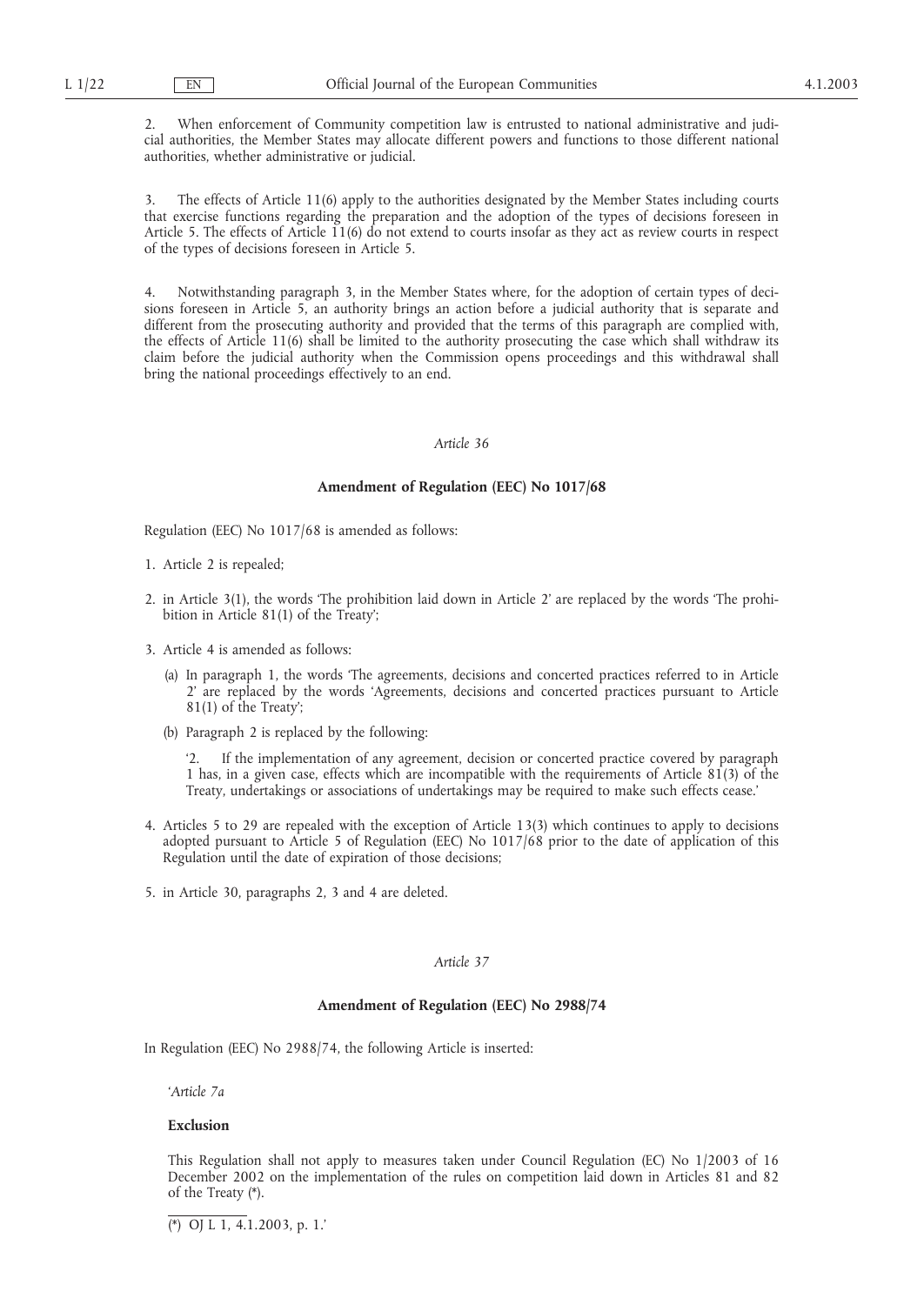#### **Amendment of Regulation (EEC) No 4056/86**

Regulation (EEC) No 4056/86 is amended as follows:

- 1. Article 7 is amended as follows:
	- (a) Paragraph 1 is replaced by the following:
		- '1. *Breach of an obligation*

Where the persons concerned are in breach of an obligation which, pursuant to Article 5, attaches to the exemption provided for in Article 3, the Commission may, in order to put an end to such breach and under the conditions laid down in Council Regulation (EC) No 1/2003 of 16 December 2002 on the implementation of the rules on competition laid down in Articles 81 and 82 of the Treaty (\*) adopt a decision that either prohibits themfromcarrying out or requires them to perform certain specific acts, or withdraws the benefit of the block exemption which they enjoyed.

- (\*) OJ L 1, 4.1.2003, p. 1.'
- (b) Paragraph 2 is amended as follows:
	- (i) In point (a), the words 'under the conditions laid down in Section II' are replaced by the words 'under the conditions laid down in Regulation (EC) No 1/2003';
	- (ii) The second sentence of the second subparagraph of point  $(c)(i)$  is replaced by the following:

'At the same time it shall decide, in accordance with Article 9 of Regulation (EC) No 1/2003, whether to accept commitments offered by the undertakings concerned with a view, *inter alia*, to obtaining access to the market for non-conference lines.'

- 2. Article 8 is amended as follows:
	- (a) Paragraph 1 is deleted.
	- (b) In paragraph 2 the words 'pursuant to Article 10' are replaced by the words 'pursuant to Regulation (EC) No 1/2003'.
	- (c) Paragraph 3 is deleted;
- 3. Article 9 is amended as follows:
	- (a) In paragraph 1, the words 'Advisory Committee referred to in Article 15' are replaced by the words 'Advisory Committee referred to in Article 14 of Regulation (EC) No 1/2003';
	- (b) In paragraph 2, the words 'Advisory Committee as referred to in Article 15' are replaced by the words 'Advisory Committee referred to in Article 14 of Regulation (EC) No 1/2003';
- 4. Articles 10 to 25 are repealed with the exception of Article 13(3) which continues to apply to decisions adopted pursuant to Article 81(3) of the Treaty prior to the date of application of this Regulation until the date of expiration of those decisions;
- 5. in Article 26, the words 'the form, content and other details of complaints pursuant to Article 10, applications pursuant to Article 12 and the hearings provided for in Article  $23(1)$  and (2)' are deleted.

### *Article 39*

#### **Amendment of Regulation (EEC) No 3975/87**

Articles 3 to 19 of Regulation (EEC) No 3975/87 are repealed with the exception of Article 6(3) which continues to apply to decisions adopted pursuant to Article 81(3) of the Treaty prior to the date of application of this Regulation until the date of expiration of those decisions.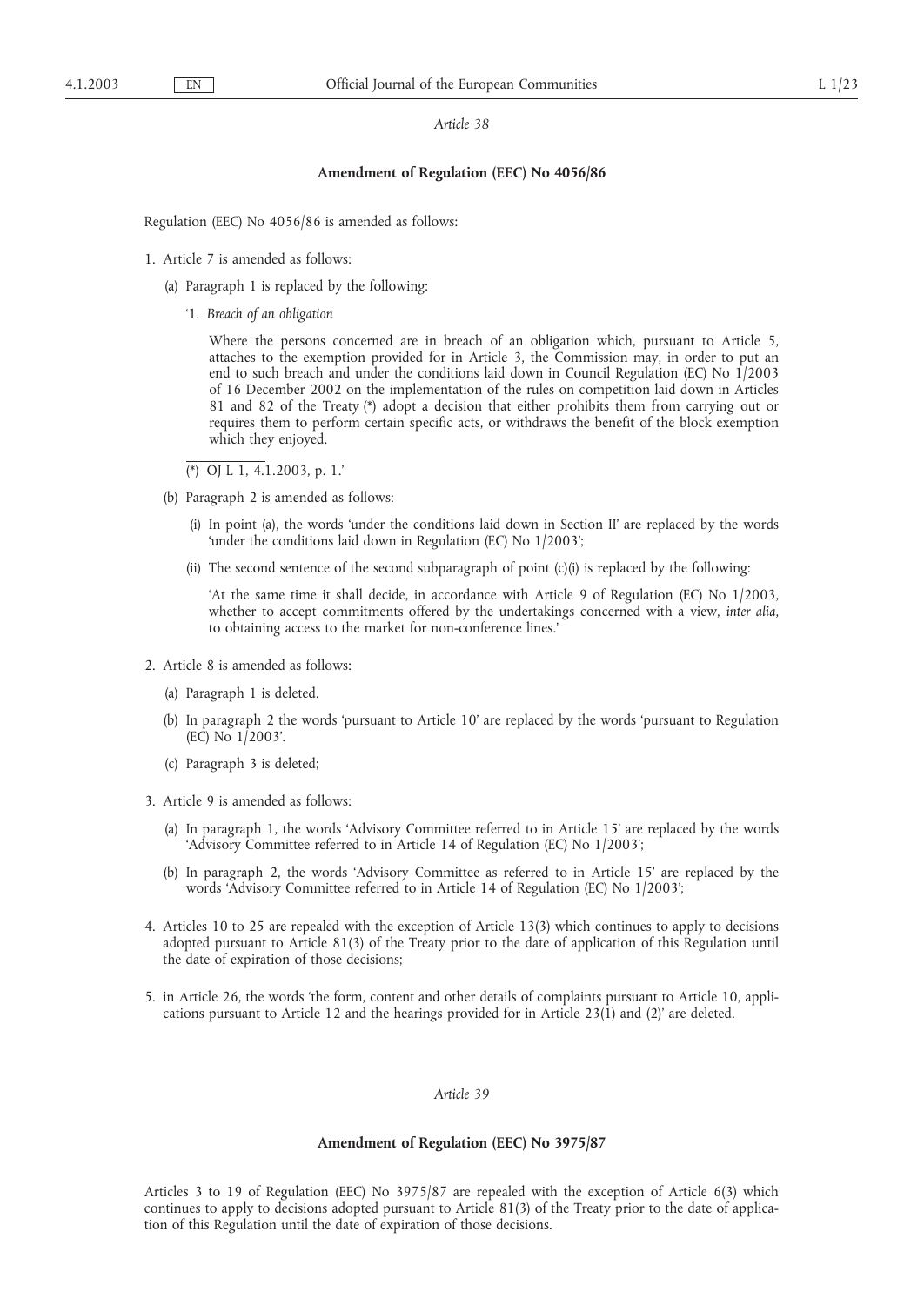### **Amendment of Regulations No 19/65/EEC, (EEC) No 2821/71 and (EEC) No 1534/91**

Article 7 of Regulation No 19/65/EEC, Article 7 of Regulation (EEC) No 2821/71 and Article 7 of Regulation (EEC) No 1534/91 are repealed.

#### *Article 41*

#### **Amendment of Regulation (EEC) No 3976/87**

Regulation (EEC) No 3976/87 is amended as follows:

1. Article 6 is replaced by the following:

*'Article 6*

The Commission shall consult the Advisory Committee referred to in Article 14 of Council Regulation (EC) No 1/2003 of 16 December 2002 on the implementation of the rules on competition laid down in Articles 81 and 82 of the Treaty (\*) before publishing a draft Regulation and before adopting a Regulation.

 $\overline{(*)}$  OJ L 1, 4.1.2003, p. 1.'

2. Article 7 is repealed.

#### *Article 42*

### **Amendment of Regulation (EEC) No 479/92**

Regulation (EEC) No 479/92 is amended as follows:

1. Article 5 is replaced by the following:

*'Article 5*

Before publishing the draft Regulation and before adopting the Regulation, the Commission shall consult the Advisory Committee referred to in Article 14 of Council Regulation (EC) No 1/2003 of 16 December 2002 on the implementation of the rules on competition laid down in Articles 81 and 82 of the Treaty (\*).

(\*) OJ L 1, 4.1.2003, p. 1.'

2. Article 6 is repealed.

#### *Article 43*

### **Repeal of Regulations No 17 and No 141**

1. Regulation No 17 is repealed with the exception of Article 8(3) which continues to apply to decisions adopted pursuant to Article 81(3) of the Treaty prior to the date of application of this Regulation until the date of expiration of those decisions.

- 2. Regulation No 141 is repealed.
- 3. References to the repealed Regulations shall be construed as references to this Regulation.

### *Article 44*

# **Report on the application of the present Regulation**

Five years from the date of application of this Regulation, the Commission shall report to the European Parliament and the Council on the functioning of this Regulation, in particular on the application of Article 11(6) and Article 17.

On the basis of this report, the Commission shall assess whether it is appropriate to propose to the Council a revision of this Regulation.